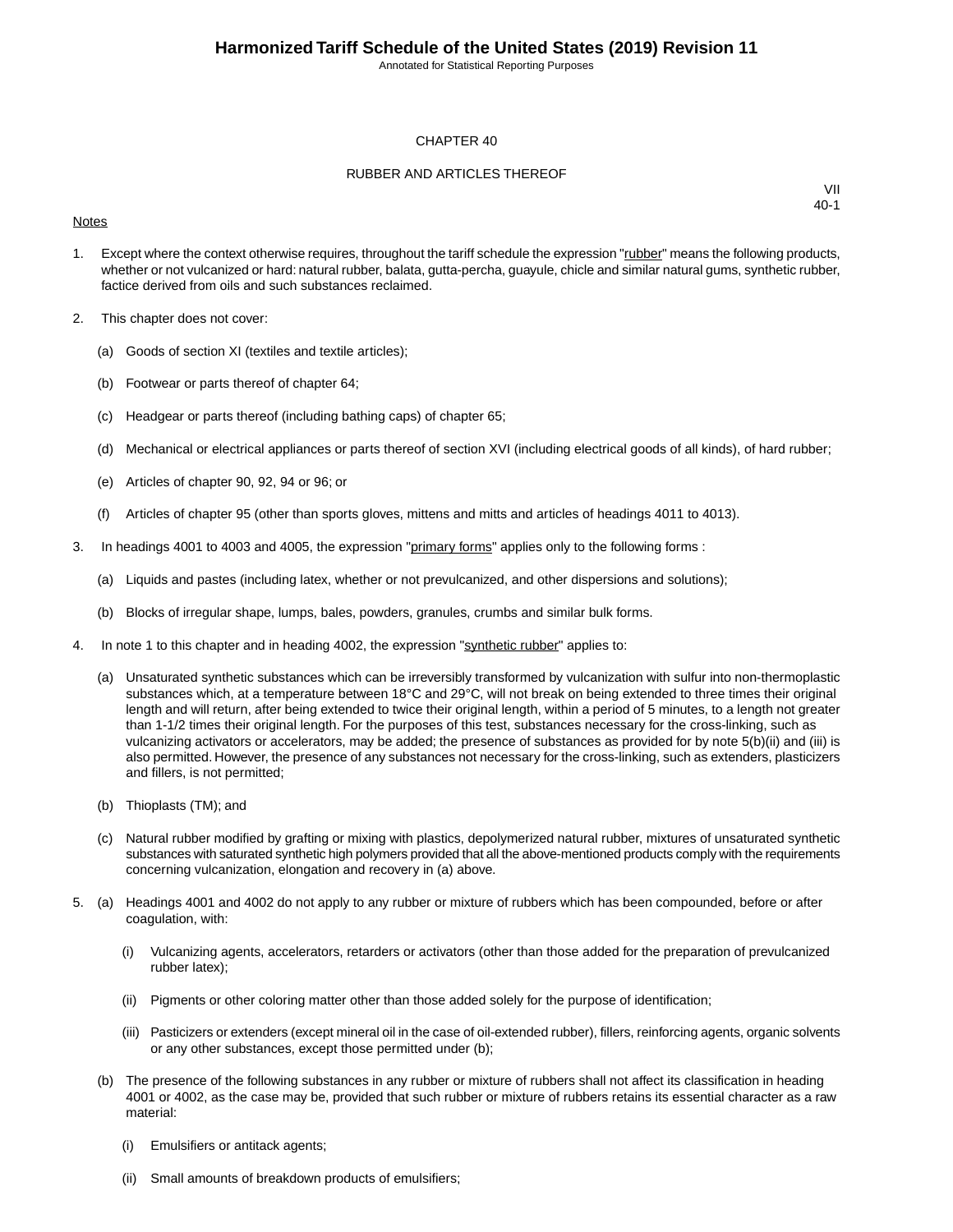Annotated for Statistical Reporting Purposes

Notes (con.) VII 40-2

- (iii) Very small amounts of the following: heat-sensitive agents (generally for obtaining thermosensitive rubber latexes), cationic surface-active agents (generally for obtaining electro-positive rubber latexes), antioxidants, coagulants, crumbling agents, freeze-resisting agents, peptizers, preservatives, stabilizers, viscosity-control agents or similar special-purpose additives.
- 6. For the purposes of heading 4004 the expression "waste, parings and scrap" means rubber waste, parings and scrap from the manufacture or working of rubber and rubber goods definitely not usable as such because of cutting-up, wear or other reasons.
- 7. Thread wholly of vulcanized rubber, of which any cross-sectional dimension exceeds 5 mm, is to be classified as strip, rods or profile shapes, of heading 4008.
- 8. Heading 4010 includes conveyor or transmission belts or belting of textile fabric impregnated, coated, covered or laminated with rubber or made from textile yarn or cord impregnated, coated, covered or sheathed with rubber.
- 9. In headings 4001, 4002, 4003, 4005 and 4008, the expressions "plates", "sheets" and "strip" apply only to plates, sheets and strip, and to blocks of regular geometric shape, uncut or simply cut to rectangular (including square) shape, whether or not having the character of articles and whether or not printed or otherwise surface-worked, but not otherwise cut to shape or further worked.

In heading 4008 the expressions "rods" and "profile shapes" apply only to such products, whether or not cut to length or surface-worked but not otherwise worked.

#### Additional U.S. notes

- 1. For the purposes of subheading 4008.21, the rate of duty "Free (B)" appearing in the "Special" subcolumn applies only to articles measuring not more than 38.1 cm in width and not more than 45.7 cm in length.
- 2. For the purposes of subheading 4008.29, the rate of duty "Free (C)" appearing in the "Special" subcolumn applies only to profile shapes that are cut to size.
- 3. For the purposes of heading 4017, the rate of duty "Free (C)" appearing in the "Special" subcolumn applies only to tubes and pipes having attached fittings.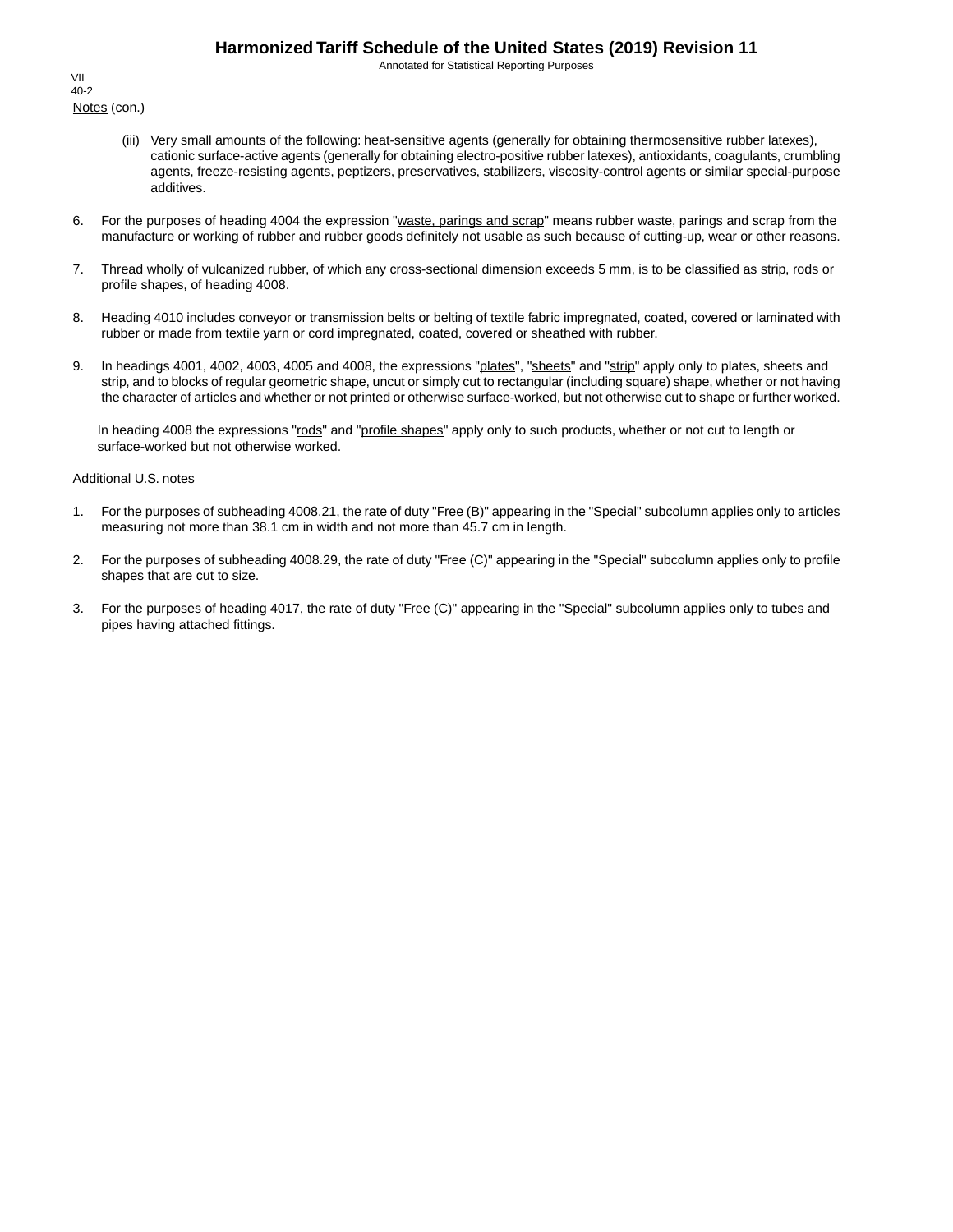Annotated for Statistical Reporting Purposes

| Heading/              | Stat.       |                                                                                                                                                                                                            | Unit           |                      | Rates of Duty |      |
|-----------------------|-------------|------------------------------------------------------------------------------------------------------------------------------------------------------------------------------------------------------------|----------------|----------------------|---------------|------|
| Subheading            | Suf-<br>fix | Article Description                                                                                                                                                                                        | of<br>Quantity | General              | Special       | 2    |
| 4001<br>4001.10.00 00 |             | Natural rubber, balata, gutta-percha, guayule, chicle and similar<br>natural gums, in primary forms or in plates, sheets or strip:<br>Natural rubber latex, whether or not pre-vulcanized kg <sup>1/</sup> |                | Free <sup>2/</sup>   |               | Free |
| 4001.21.00            |             | Natural rubber in other forms:                                                                                                                                                                             |                | Free $\frac{2}{2}$   |               | Free |
|                       | 10          |                                                                                                                                                                                                            |                |                      |               |      |
|                       | 20          |                                                                                                                                                                                                            |                |                      |               |      |
|                       | 30          |                                                                                                                                                                                                            |                |                      |               |      |
| 4001.22.00            | 50          | Technically specified natural rubber (TSNR)                                                                                                                                                                |                |                      |               | Free |
|                       | 05          |                                                                                                                                                                                                            |                | Free <sup>27</sup>   |               |      |
|                       | 10          |                                                                                                                                                                                                            |                |                      |               |      |
|                       | 15          |                                                                                                                                                                                                            |                |                      |               |      |
|                       | 20          |                                                                                                                                                                                                            |                |                      |               |      |
|                       | 25          |                                                                                                                                                                                                            |                |                      |               |      |
|                       | 50          |                                                                                                                                                                                                            |                |                      |               |      |
| 4001.29.00            | <b>100</b>  |                                                                                                                                                                                                            | kg             | ⊶ Free <sup>2/</sup> |               | Free |
| 4001.30.00            |             | Balata, gutta-percha, guayule, chicle and similar natural                                                                                                                                                  |                |                      |               | Free |
|                       | 05          |                                                                                                                                                                                                            |                |                      |               |      |
|                       | 10          | Gutta-percha and guttas, not elsewhere specified or                                                                                                                                                        |                |                      |               |      |
|                       | 20          |                                                                                                                                                                                                            |                |                      |               |      |
|                       | 55          |                                                                                                                                                                                                            |                |                      |               |      |
|                       |             |                                                                                                                                                                                                            |                |                      |               |      |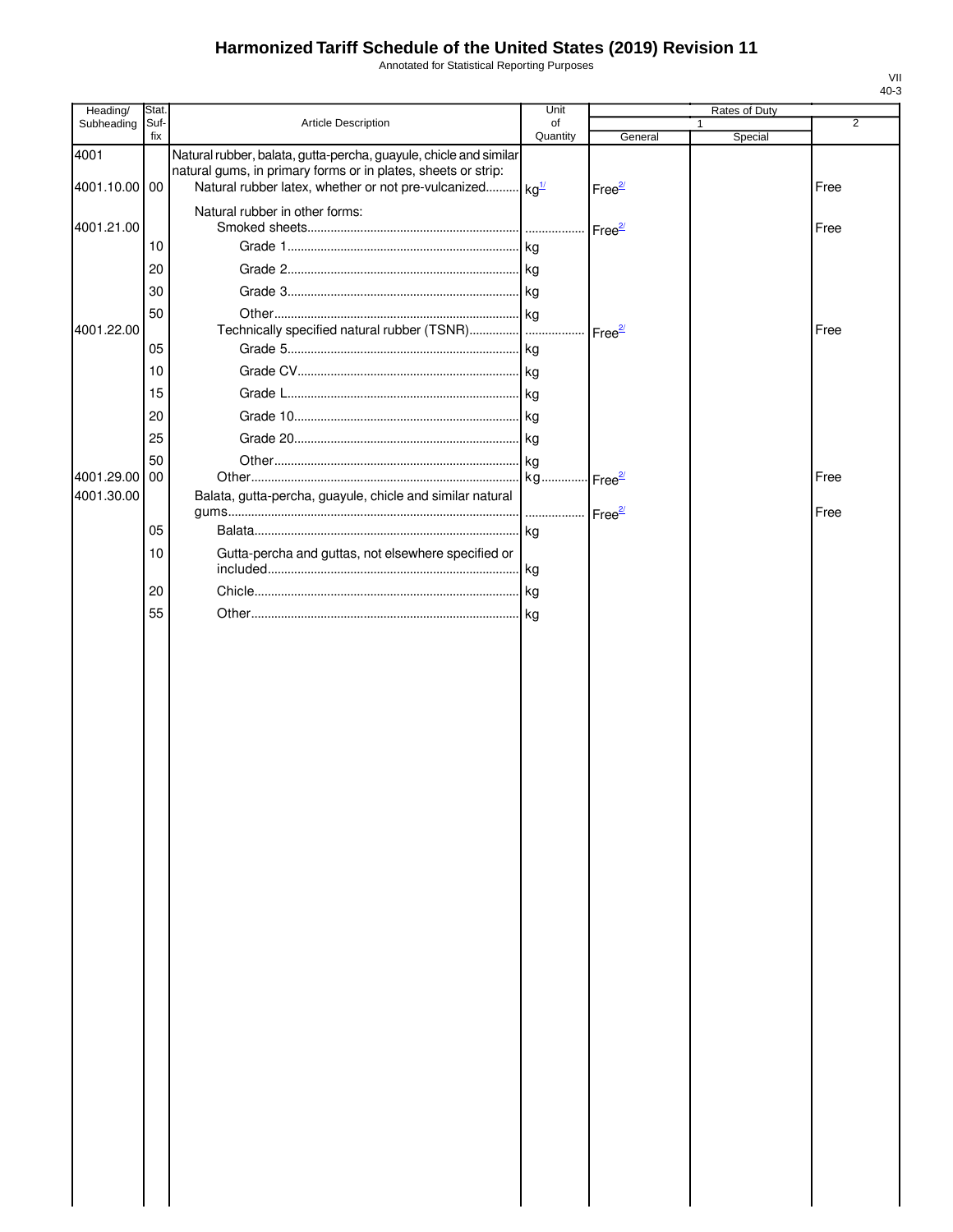Annotated for Statistical Reporting Purposes

| Heading/      | Stat.       |                                                                                                                                                                                                                                                                                                                        | Unit           |         | Rates of Duty |      |
|---------------|-------------|------------------------------------------------------------------------------------------------------------------------------------------------------------------------------------------------------------------------------------------------------------------------------------------------------------------------|----------------|---------|---------------|------|
| Subheading    | Suf·<br>fix | <b>Article Description</b>                                                                                                                                                                                                                                                                                             | of<br>Quantity | General | Special       | 2    |
| 4002          |             | Synthetic rubber and factice derived from oils, in primary forms<br>or in plates, sheets or strip; mixtures of any product of heading<br>4001 with any product of this heading, in primary forms or in<br>plates, sheets or strip:<br>Styrene-butadiene rubber (SBR); carboxylated<br>styrene-butadiene rubber (XSBR): |                |         |               |      |
| 4002.11.00    | 00          |                                                                                                                                                                                                                                                                                                                        |                |         |               | 20%  |
| 4002.19.00    |             |                                                                                                                                                                                                                                                                                                                        |                |         |               | 20%  |
|               | 14          | Containing 50 percent or less styrene by weight<br>of the dry polymer:<br>Styrene-butadiene-styrene block co-polymers<br>produced by solution polymerization (SBS,<br>thermoplastic elastormers), in granules,                                                                                                         |                |         |               |      |
|               | 15          | Styrene-butadiene rubber produced by<br>emulsion polymerization (E-SBR) in bales kg                                                                                                                                                                                                                                    |                |         |               |      |
|               | 16<br>19    | Styrene-butadiene rubber produced by solution                                                                                                                                                                                                                                                                          |                |         |               |      |
|               | 20          | Containing over 50 percent styrene by weight of                                                                                                                                                                                                                                                                        | . kg           |         |               |      |
| 4002.20.00    | 00          |                                                                                                                                                                                                                                                                                                                        |                |         |               | 20%  |
| 4002.31.00 00 |             | Isobutene-isoprene (butyl) rubber (IIR);<br>halo-isobutene-isoprene rubber (CIIR or BIIR):                                                                                                                                                                                                                             |                |         |               | 20%  |
| 4002.39.00    | 00          |                                                                                                                                                                                                                                                                                                                        |                |         |               | 20%  |
| 4002.41.00    | 00          | Chloroprene (chlorobutadiene) rubber (CR):                                                                                                                                                                                                                                                                             |                |         |               | 20%  |
| 4002.49.00    | 00          |                                                                                                                                                                                                                                                                                                                        |                |         |               | 20%  |
| 4002.51.00 00 |             | Acrylonitrile-butadiene rubber (NBR):                                                                                                                                                                                                                                                                                  |                |         |               | 20%  |
| 4002.59.00    | 00          |                                                                                                                                                                                                                                                                                                                        |                |         |               | 20%  |
| 4002.60.00    | 00          |                                                                                                                                                                                                                                                                                                                        |                |         |               | 20%  |
| 4002.70.00    | 00          | Ethylene-propylene-nonconjugated diene rubber                                                                                                                                                                                                                                                                          |                |         |               | 20%  |
| 4002.80.00 00 |             | Mixtures of any product of heading 4001 with any product                                                                                                                                                                                                                                                               |                |         |               | 20%  |
| 4002.91.00 00 |             | Other:                                                                                                                                                                                                                                                                                                                 |                |         |               | 20%  |
| 4002.99.00 00 |             |                                                                                                                                                                                                                                                                                                                        |                |         |               | 20%  |
| 4003.00.00    |             | 00 Reclaimed rubber in primary forms or in plates, sheets or                                                                                                                                                                                                                                                           |                |         |               | Free |
|               |             | 4004.00.00   00   Waste, parings and scrap of rubber (other than hard rubber)                                                                                                                                                                                                                                          |                |         |               | Free |
| 4005          |             | Compounded rubber, unvulcanized, in primary forms or in<br>plates, sheets or strip:                                                                                                                                                                                                                                    |                |         |               |      |
| 4005.10.00    | 00          |                                                                                                                                                                                                                                                                                                                        |                |         |               | 20%  |
| 4005.20.00 00 |             | Solutions; dispersions other than those of subheading                                                                                                                                                                                                                                                                  |                |         |               | 20%  |
| 4005.91.00 00 |             | Other:                                                                                                                                                                                                                                                                                                                 |                |         |               | 20%  |
| 4005.99.00 00 |             |                                                                                                                                                                                                                                                                                                                        |                |         |               | 20%  |
|               |             |                                                                                                                                                                                                                                                                                                                        |                |         |               |      |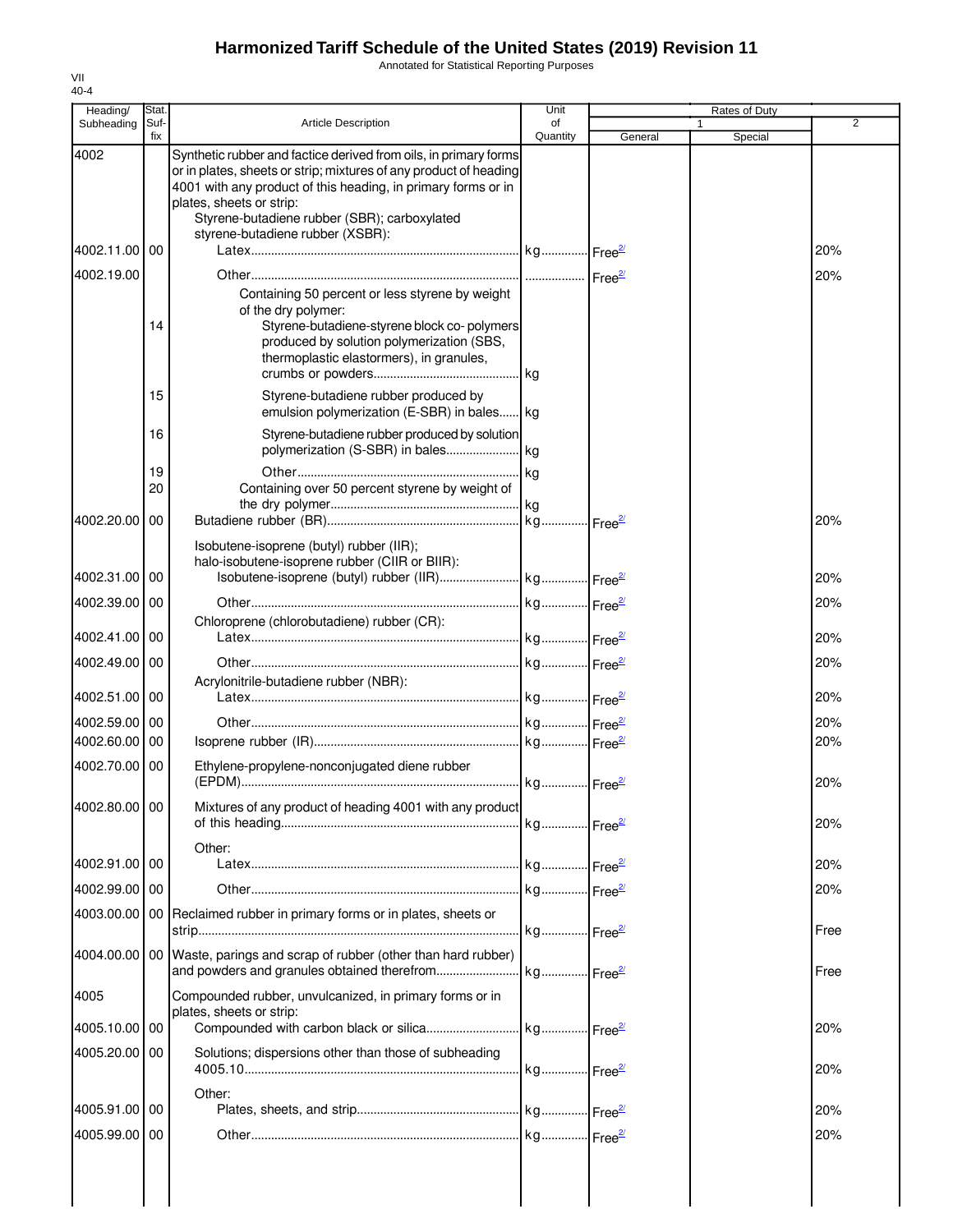Annotated for Statistical Reporting Purposes

| Heading/                 | Stat.       |                                                                                                                                                                                                | Unit                   |         | Rates of Duty                                                                                                  |                |
|--------------------------|-------------|------------------------------------------------------------------------------------------------------------------------------------------------------------------------------------------------|------------------------|---------|----------------------------------------------------------------------------------------------------------------|----------------|
| Subheading               | Suf-<br>fix | Article Description                                                                                                                                                                            | of<br>Quantity         | General | $\mathbf{1}$<br>Special                                                                                        | $\overline{2}$ |
| 4006<br>4006.10.00 00    |             | Other forms (for example, rods, tubes and profile shapes) and<br>articles (for example, discs and rings), of unvulcanized rubber:<br>"Camel-back" strips for retreading rubber tires  kg  2.9% |                        |         | Free (A, AU, BH,<br>CA, CL, CO, D, E,<br>IL, JO, KR, MA,<br>MX, OM, P, PA,<br>PE, SG)                          | 35%            |
| 4006.90<br>4006.90.10 00 |             | Other:                                                                                                                                                                                         |                        |         |                                                                                                                | 35%            |
| 4006.90.50 00            |             |                                                                                                                                                                                                |                        |         | Free (A, AU, BH,<br>CA, CL, CO, D, E,<br>IL, JO, KR, MA,<br>MX, OM, P, PA,<br>PE, SG)                          | 80%            |
|                          |             |                                                                                                                                                                                                |                        |         |                                                                                                                | 35%            |
| 4008<br>4008.11          |             | Plates, sheets, strip, rods and profile shapes, of vulcanized<br>rubber other than hard rubber:<br>Of cellular rubber:<br>Plates, sheets and strip:                                            |                        |         |                                                                                                                |                |
| 4008.11.10 00            |             |                                                                                                                                                                                                |                        |         |                                                                                                                | 25%            |
| 4008.11.50               | 00          |                                                                                                                                                                                                |                        |         | Free (A, AU, BH,<br>CA, CL, CO, D, E,<br>IL, JO, KR, MA,<br>MX, OM, P, PA,<br>PE, SG)                          | 50%            |
| 4008.19                  |             | Other:<br>Of natural rubber:                                                                                                                                                                   |                        |         |                                                                                                                |                |
| 4008.19.20               | 00          |                                                                                                                                                                                                |                        |         |                                                                                                                | 25%            |
| 4008.19.40 00            |             |                                                                                                                                                                                                |                        |         |                                                                                                                | 25%            |
| 4008.19.60 00            |             | Other:                                                                                                                                                                                         |                        |         | Free (A, AU, BH,<br>CA, CL, CO, D, E,<br>IL, JO, KR, MA,<br>MX, OM, P, PA,<br>PE, SG)                          | 50%            |
| 4008.19.80 00            |             | Of noncellular rubber:                                                                                                                                                                         |                        |         | Free (A, AU, BH,<br>CA, CL, CO, D, E,<br>IL, JO, KR, MA,<br>MX, OM, P, PA,<br>PE, SG)                          | 50%            |
| 4008.21.00 00            |             |                                                                                                                                                                                                |                        |         |                                                                                                                | 40%            |
| 4008.29<br>4008.29.20 00 |             | Other:                                                                                                                                                                                         |                        |         | Free (A, AU, B, BH,<br>C, CA, CL, CO, D,<br>E, IL, JO, KR, MA,<br>MX, OM, P, PA,<br>PE, $SG$ ) $\frac{3/4}{4}$ | 35%            |
| 4008.29.40 00            |             |                                                                                                                                                                                                | kg  2.9% <sup>2/</sup> |         | Free (A, AU, B, BH,<br>CA, CL, CO, D, E,<br>IL, JO, KR, MA,<br>MX, OM, P, PA,<br>PE, $SG)^{3/2}$               | 35%            |
|                          |             |                                                                                                                                                                                                |                        |         |                                                                                                                |                |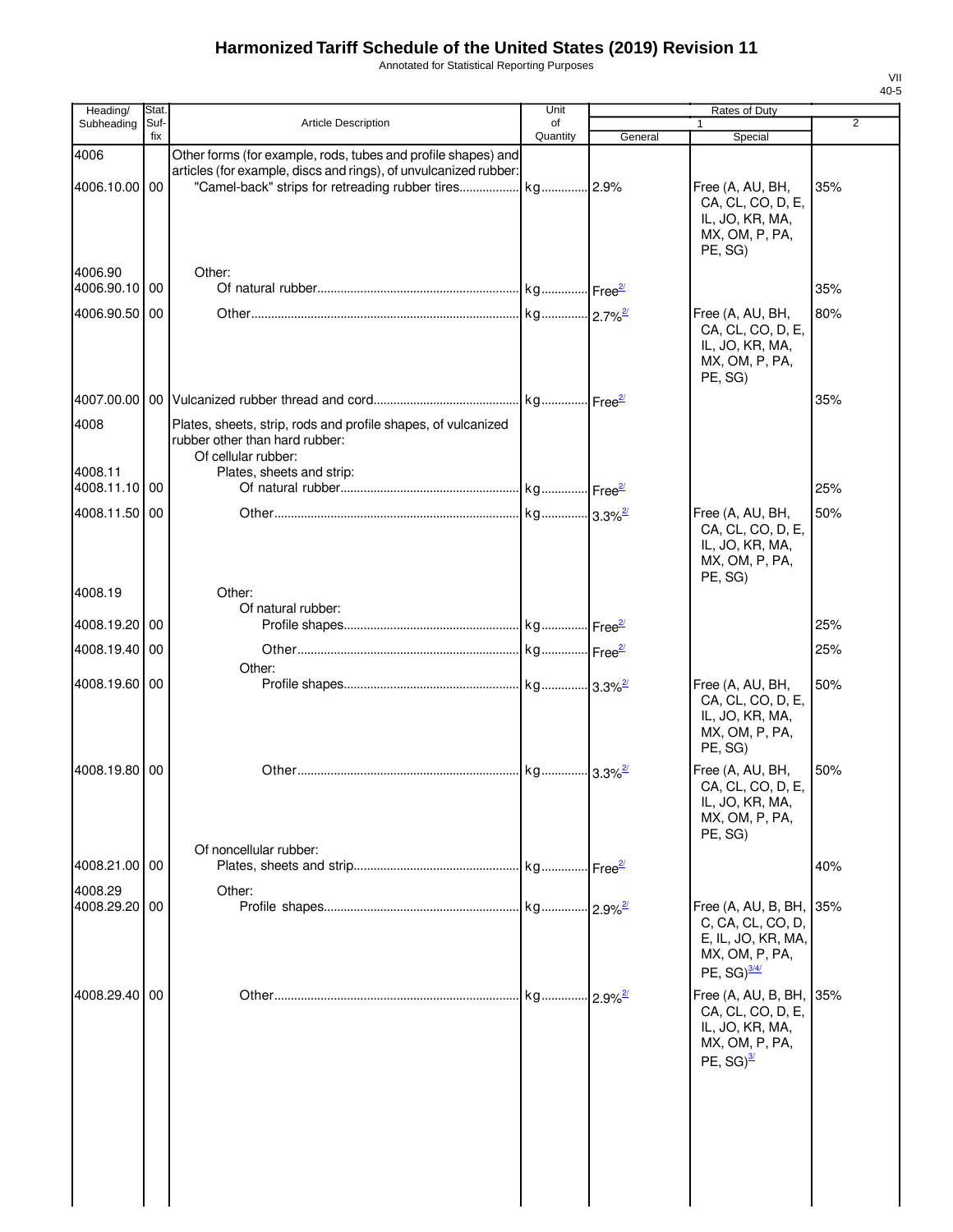Annotated for Statistical Reporting Purposes

| Heading/      | Stat.       |                                                                                                                                                   | Unit           |                        | Rates of Duty                                                                                   |                |
|---------------|-------------|---------------------------------------------------------------------------------------------------------------------------------------------------|----------------|------------------------|-------------------------------------------------------------------------------------------------|----------------|
| Subheading    | Suf-<br>fix | Article Description                                                                                                                               | of<br>Quantity | General                | Special                                                                                         | $\overline{2}$ |
| 4009          |             | Tubes, pipes and hoses, of vulcanized rubber other than hard<br>rubber, with or without their fittings (for example, joints, elbows,<br>flanges): |                |                        |                                                                                                 |                |
| 4009.11.00 00 |             | Not reinforced or otherwise combined with other materials:                                                                                        |                |                        | Free (A, AU, B, BH, 25%<br>CA, CL, CO, D, E,<br>IL, JO, KR, MA,<br>MX, OM, P, PA,<br>PE, SG)    |                |
| 4009.12.00    |             |                                                                                                                                                   |                |                        | Free (A, AU, B, BH, 25%<br>C, CA, CL, CO, D,<br>E, IL, JO, KR, MA,<br>MX, OM, P, PA,<br>PE, SG) |                |
|               | 20          | Brake hoses for the vehicles of subheading<br>8701.20 or headings 8702, 8703, 8704, 8705 or                                                       |                |                        |                                                                                                 |                |
|               | 50          | Reinforced or otherwise combined only with metal:                                                                                                 |                |                        |                                                                                                 |                |
| 4009.21.00    | 00          |                                                                                                                                                   |                | $.2.5\%$ <sup>2/</sup> | Free (A, AU, B, BH, 25%<br>CA, CL, CO, D, E,<br>IL, JO, KR, MA,<br>MX, OM, P, PA,<br>PE, SG)    |                |
| 4009.22.00    |             |                                                                                                                                                   |                |                        | Free (A, AU, B, BH, 25%<br>C, CA, CL, CO, D,<br>E, IL, JO, KR, MA,<br>MX, OM, P, PA,<br>PE, SG) |                |
|               | 20          | Brake hoses for the vehicles of subheading<br>8701.20 or headings 8702, 8703, 8704, 8705 or                                                       |                |                        |                                                                                                 |                |
|               | 50          | Reinforced or otherwise combined only with textile<br>materials:                                                                                  | <b>kg</b>      |                        |                                                                                                 |                |
| 4009.31.00 00 |             |                                                                                                                                                   |                |                        | Free (A, AU, B, BH, 25%<br>CA, CL, CO, D, E,<br>IL, JO, KR, MA,<br>MX, OM, P, PA,<br>PE, SG)    |                |
| 4009.32.00    |             |                                                                                                                                                   |                |                        | Free $(A, AU, B, BH,$<br>C, CA, CL, CO, D,<br>E, IL, JO, KR, MA,<br>MX, OM, P, PA,              | 25%            |
|               | 20          | Brake hoses for the vehicles of subheading<br>8701.20 or headings 8702, 8703, 8704, 8705 or                                                       | .lkg           |                        | PE, SG)                                                                                         |                |
|               | 50          |                                                                                                                                                   |                |                        |                                                                                                 |                |
|               |             |                                                                                                                                                   |                |                        |                                                                                                 |                |
|               |             |                                                                                                                                                   |                |                        |                                                                                                 |                |
|               |             |                                                                                                                                                   |                |                        |                                                                                                 |                |
|               |             |                                                                                                                                                   |                |                        |                                                                                                 |                |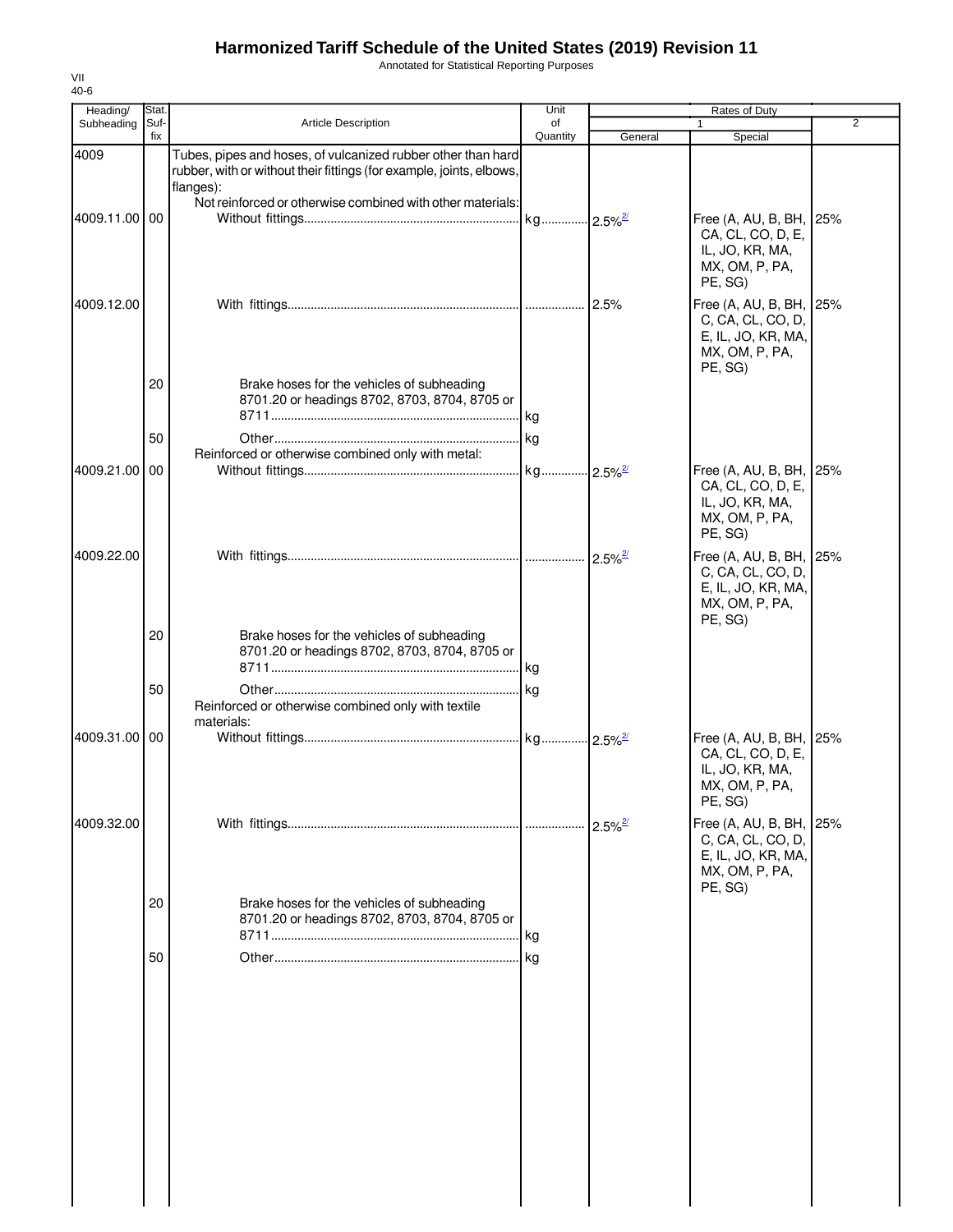Annotated for Statistical Reporting Purposes

| Heading/              | Stat.       |                                                                                                                                                          | Unit           |                        | Rates of Duty                                                                                   |                |
|-----------------------|-------------|----------------------------------------------------------------------------------------------------------------------------------------------------------|----------------|------------------------|-------------------------------------------------------------------------------------------------|----------------|
| Subheading            | Suf-<br>fix | <b>Article Description</b>                                                                                                                               | of<br>Quantity | General                | $\mathbf{1}$<br>Special                                                                         | $\overline{2}$ |
| 4009 (con.)           |             | Tubes, pipes and hoses, of vulcanized rubber other than hard<br>rubber, with or without their fittings (for example, joints, elbows,<br>flanges): (con.) |                |                        |                                                                                                 |                |
| 4009.41.00 00         |             | Reinforced or otherwise combined with other materials:                                                                                                   |                |                        | Free (A, AU, B, BH, 25%<br>CA, CL, CO, D, E,<br>IL, JO, KR, MA,<br>MX, OM, P, PA,<br>PE, SG)    |                |
| 4009.42.00            |             |                                                                                                                                                          |                |                        | Free (A, AU, B, BH, 25%<br>C, CA, CL, CO, D,<br>E, IL, JO, KR, MA,<br>MX, OM, P, PA,<br>PE, SG) |                |
|                       | 20          | Brake hoses for the vehicles of subheading<br>8701.20 or headings 8702, 8703, 8704, 8705 or                                                              |                |                        |                                                                                                 |                |
|                       | 50          |                                                                                                                                                          |                |                        |                                                                                                 |                |
| 4010                  |             | Conveyor or transmission belts or belting, of vulcanized rubber:<br>Conveyor belts and belting:                                                          |                |                        |                                                                                                 |                |
| 4010.11.00            | 00          |                                                                                                                                                          |                |                        | Free (A, AU, BH,<br>CA, CL, CO, D, E,<br>IL, JO, KR, MA,<br>MX, OM, P, PA,<br>PE, SG)           | 25%            |
| 4010.12<br>4010.12.10 | 00          | Reinforced only with textile materials:<br>With textile components in which vegetable fibers<br>predominate by weight over any other single textile      |                |                        |                                                                                                 |                |
|                       |             |                                                                                                                                                          |                |                        | Free (A, AU, BH,<br>CA, CL, CO, D, E,<br>IL, JO, KR, MA,<br>MX, OM, P, PA,<br>PE, SG)           | 30%            |
|                       |             | With textile components in which man-made fibers<br>predominate by weight over any other single textile<br>fiber:                                        |                |                        |                                                                                                 |                |
| 4010.12.50 00         |             |                                                                                                                                                          |                |                        | Free (A, AU, BH,<br>CA, CL, CO, D, E,<br>IL, JO, KR, MA,<br>MX, OM, P, PA,<br>PE, SG)           | 74%            |
| 4010.12.55 00         |             |                                                                                                                                                          | kg             | $-6.4\%$ <sup>2/</sup> | Free (A, AU, BH,<br>CA, CL, CO, D, E,<br>IL, JO, KR, MA,<br>MX, OM, P, PA,<br>PE, SG)           | 74%            |
| 4010.12.90            | 00          |                                                                                                                                                          | . kg           | $1.9\%$ <sup>2/</sup>  | Free (A+, AU, BH,<br>CA, CL, CO, D, E,<br>IL, JO, KR, MA,<br>MX, OM, P, PA,<br>PE, SG)          | 25%            |
|                       |             |                                                                                                                                                          |                |                        |                                                                                                 |                |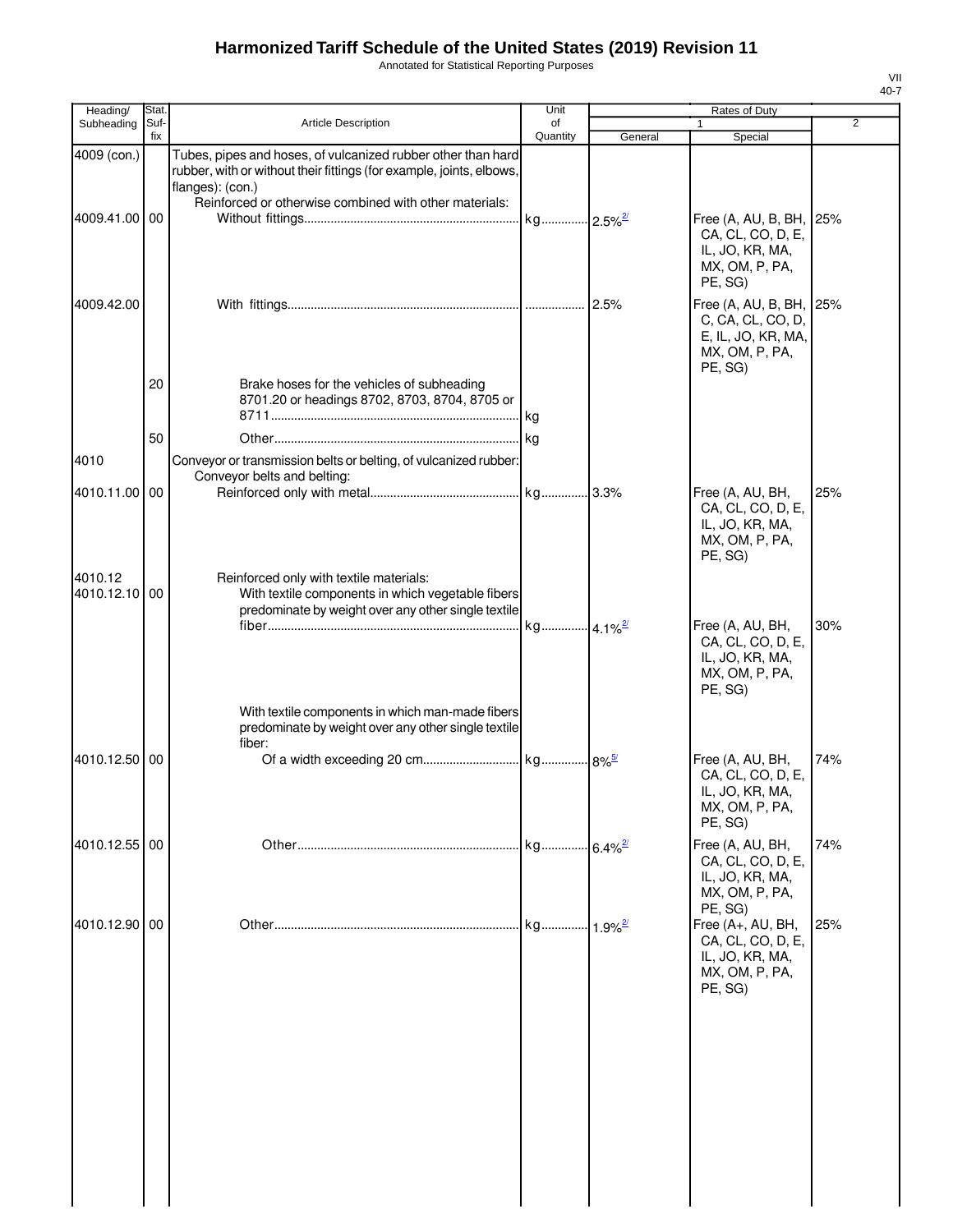Annotated for Statistical Reporting Purposes

| Heading/      | Stat.       |                                                                                                                   | Unit           |         | Rates of Duty                                                                          |                |
|---------------|-------------|-------------------------------------------------------------------------------------------------------------------|----------------|---------|----------------------------------------------------------------------------------------|----------------|
| Subheading    | Suf-<br>fix | Article Description                                                                                               | of<br>Quantity | General | 1<br>Special                                                                           | $\overline{2}$ |
| 4010 (con.)   |             | Conveyor or transmission belts or belting, of vulcanized rubber:<br>(con.)                                        |                |         |                                                                                        |                |
| 4010.19       |             | Conveyor belts and belting: (con.)<br>Other:                                                                      |                |         |                                                                                        |                |
| 4010.19.10 00 |             | Combined with textile materials:<br>With textile components in which vegetable                                    |                |         |                                                                                        |                |
|               |             | fibers predominate by weight over any other                                                                       |                |         | Free (A, AU, BH,                                                                       | 30%            |
|               |             |                                                                                                                   |                |         | CA, CL, CO, D, E,<br>IL, JO, KR, MA,<br>MX, OM, P, PA,<br>PE, SG)                      |                |
|               |             | With textile components in which man-made<br>fibers predominate by weight over any other<br>single textile fiber: |                |         |                                                                                        |                |
| 4010.19.50 00 |             |                                                                                                                   |                |         | Free (A, AU, BH,<br>CA, CL, CO, D, E,<br>IL, JO, KR, MA,<br>MX, OM, P, PA,<br>PE, SG)  | 74%            |
| 4010.19.55 00 |             |                                                                                                                   |                |         | Free (A, AU, BH,<br>CA, CL, CO, D, E,<br>IL, JO, KR, MA,<br>MX, OM, P, PA,<br>PE, SG)  | 74%            |
| 4010.19.80 00 |             |                                                                                                                   |                |         | Free (A+, AU, BH,<br>CA, CL, CO, D, E,<br>IL, JO, KR, MA,<br>MX, OM, P, PA,<br>PE, SG) | 25%            |
| 4010.19.91    | 00          |                                                                                                                   |                |         | Free (A, AU, BH,<br>CA, CL, CO, D, E,<br>IL, JO, KR, MA,<br>MX, OM, P, PA,<br>PE, SG)  | 25%            |
|               |             |                                                                                                                   |                |         |                                                                                        |                |
|               |             |                                                                                                                   |                |         |                                                                                        |                |
|               |             |                                                                                                                   |                |         |                                                                                        |                |
|               |             |                                                                                                                   |                |         |                                                                                        |                |
|               |             |                                                                                                                   |                |         |                                                                                        |                |
|               |             |                                                                                                                   |                |         |                                                                                        |                |
|               |             |                                                                                                                   |                |         |                                                                                        |                |
|               |             |                                                                                                                   |                |         |                                                                                        |                |
|               |             |                                                                                                                   |                |         |                                                                                        |                |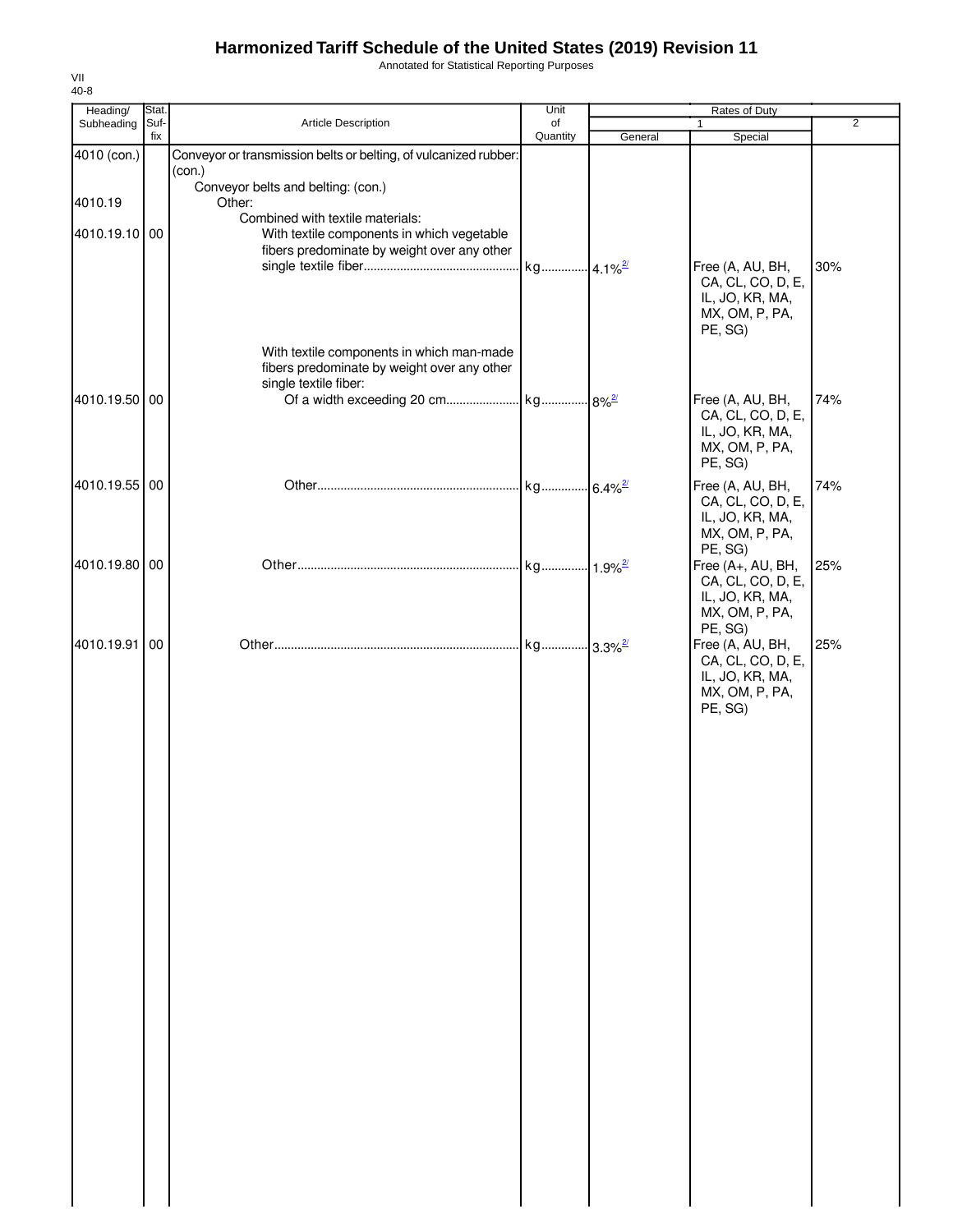Annotated for Statistical Reporting Purposes

| Heading/      | Stat.       |                                                                                                                                                             | Unit           |         | Rates of Duty                                                     |                |
|---------------|-------------|-------------------------------------------------------------------------------------------------------------------------------------------------------------|----------------|---------|-------------------------------------------------------------------|----------------|
| Subheading    | Suf-<br>fix | <b>Article Description</b>                                                                                                                                  | of<br>Quantity | General | 1<br>Special                                                      | $\overline{2}$ |
| 4010 (con.)   |             | Conveyor or transmission belts or belting, of vulcanized rubber:                                                                                            |                |         |                                                                   |                |
|               |             | (con.)                                                                                                                                                      |                |         |                                                                   |                |
| 4010.31       |             | Transmission belts or belting:<br>Endless transmission belts of trapezoidal cross section                                                                   |                |         |                                                                   |                |
|               |             | (V-belts), V-ribbed, of an outside circumference                                                                                                            |                |         |                                                                   |                |
|               |             | exceeding 60 cm but not exceeding 180 cm:                                                                                                                   |                |         |                                                                   |                |
| 4010.31.30 00 |             |                                                                                                                                                             |                |         | Free (A+, AU, B, BH, 30%                                          |                |
|               |             |                                                                                                                                                             |                |         | CA, CL, CO, D, E,<br>IL, JO, KR, MA,<br>MX, OM, P, PA,<br>PE, SG) |                |
| 4010.31.60 00 |             |                                                                                                                                                             |                |         | Free (A, AU, BH,                                                  | 25%            |
|               |             |                                                                                                                                                             |                |         | CA, CL, CO, D, E,<br>IL, JO, KR, MA,<br>MX, OM, P, PA,<br>PE, SG) |                |
| 4010.32       |             | Endless transmission belts of trapezoidal cross section                                                                                                     |                |         |                                                                   |                |
|               |             | (V-belts), other than V-ribbed, of an outside<br>circumference exceeding 60 cm but not exceeding 180                                                        |                |         |                                                                   |                |
|               |             | cm:                                                                                                                                                         |                |         |                                                                   |                |
| 4010.32.30    | 00          |                                                                                                                                                             |                |         | Free $(A+, AU, B, BH, 30%$                                        |                |
|               |             |                                                                                                                                                             |                |         | CA, CL, CO, D, E,<br>IL, JO, KR, MA,<br>MX, OM, P, PA,<br>PE, SG) |                |
| 4010.32.60 00 |             |                                                                                                                                                             |                |         | Free (A, AU, BH,                                                  | 25%            |
|               |             |                                                                                                                                                             |                |         | CA, CL, CO, D, E,<br>IL, JO, KR, MA,<br>MX, OM, P, PA,<br>PE, SG) |                |
| 4010.33       |             | Endless transmission belts of trapezoidal cross section                                                                                                     |                |         |                                                                   |                |
|               |             | (V-belts), V-ribbed, of an outside circumference<br>exceeding 180 cm but not exceeding 240 cm:                                                              |                |         |                                                                   |                |
| 4010.33.30 00 |             |                                                                                                                                                             |                |         | Free (A+, AU, B, BH, 30%                                          |                |
|               |             |                                                                                                                                                             |                |         | CA, CL, CO, D, E,<br>IL, JO, KR, MA,<br>MX, OM, P, PA,<br>PE, SG) |                |
| 4010.33.60 00 |             |                                                                                                                                                             |                |         | Free (A, AU, BH,                                                  | 25%            |
|               |             |                                                                                                                                                             |                |         | CA, CL, CO, D, E,<br>IL, JO, KR, MA,<br>MX, OM, P, PA,<br>PE, SG) |                |
| 4010.34       |             | Endless transmission belts of trapezoidal cross section<br>(V-belts), other thanV-ribbed, of an outside<br>circumference exceeding 180 cm but not exceeding |                |         |                                                                   |                |
| 4010.34.30 00 |             | 240 cm:                                                                                                                                                     |                |         | Free (A+, AU, B, BH, 30%                                          |                |
|               |             |                                                                                                                                                             |                |         | CA, CL, CO, D, E,<br>IL, JO, KR, MA,<br>MX, OM, P, PA,<br>PE, SG) |                |
| 4010.34.60 00 |             |                                                                                                                                                             |                |         | Free (A, AU, BH,                                                  | 25%            |
|               |             |                                                                                                                                                             |                |         | CA, CL, CO, D, E,<br>IL, JO, KR, MA,<br>MX, OM, P, PA,<br>PE, SG) |                |
|               |             |                                                                                                                                                             |                |         |                                                                   |                |
|               |             |                                                                                                                                                             |                |         |                                                                   |                |
|               |             |                                                                                                                                                             |                |         |                                                                   |                |
|               |             |                                                                                                                                                             |                |         |                                                                   |                |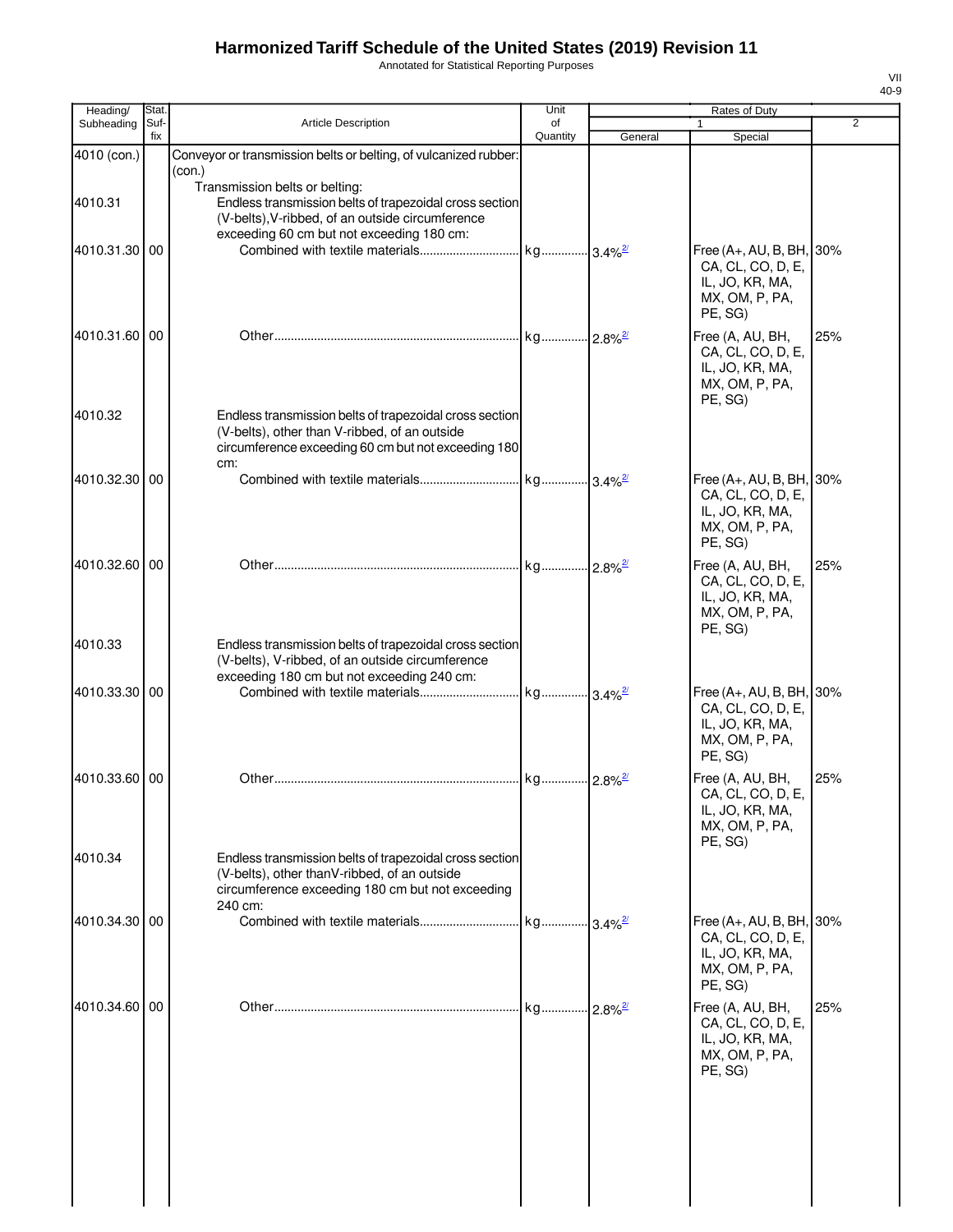Annotated for Statistical Reporting Purposes

| Heading/              | Stat.       |                                                                                                                                                                                                                                                                              | Unit           |         | Rates of Duty                                                                                    |                |
|-----------------------|-------------|------------------------------------------------------------------------------------------------------------------------------------------------------------------------------------------------------------------------------------------------------------------------------|----------------|---------|--------------------------------------------------------------------------------------------------|----------------|
| Subheading            | Suf-<br>fix | Article Description                                                                                                                                                                                                                                                          | of<br>Quantity | General | $\mathbf{1}$<br>Special                                                                          | $\overline{2}$ |
| 4010 (con.)           |             | Conveyor or transmission belts or belting, of vulcanized rubber:<br>(con.)                                                                                                                                                                                                   |                |         |                                                                                                  |                |
| 4010.35<br>4010.35.30 | 00          | Transmission belts or belting: (con.)<br>Endless synchronous belts of an outside circumference<br>exceeding 60 cm but not exceeding 150 cm:<br>Combined with textile materials:<br>With textile components in which vegetable<br>fibers predominate by weight over any other |                |         | Free (A, AU, BH,                                                                                 | 30%            |
|                       |             | With textile components in which man-made                                                                                                                                                                                                                                    |                |         | CA, CL, CO, D, E,<br>IL, JO, KR, MA,<br>MX, OM, P, PA,<br>PE, SG)                                |                |
|                       |             | fibers predominate by weight over any other<br>single textile fiber:                                                                                                                                                                                                         |                |         |                                                                                                  |                |
| 4010.35.41            | 00          |                                                                                                                                                                                                                                                                              |                |         | Free (A, AU, BH,<br>CA, CL, CO, D, E,<br>IL, JO, KR, MA,<br>MX, OM, P, PA,<br>PE, SG)            | 74%            |
| 4010.35.45 00         |             |                                                                                                                                                                                                                                                                              |                |         | Free (A, AU, BH,<br>CA, CL, CO, D, E,<br>IL, JO, KR, MA,<br>MX, OM, P, PA,<br>PE, SG)            | 74%            |
| 4010.35.50 00         |             |                                                                                                                                                                                                                                                                              |                |         | Free (A+, AU, BH,<br>CA, CL, CO, D, E,<br>IL, JO, KR, MA,<br>MX, OM, P, PA,                      | 25%            |
| 4010.35.90 00         |             |                                                                                                                                                                                                                                                                              |                |         | PE, SG)<br>Free (A, AU, BH,<br>CA, CL, CO, D, E,<br>IL, JO, KR, MA,<br>MX, OM, P, PA,<br>PE, SG) | 25%            |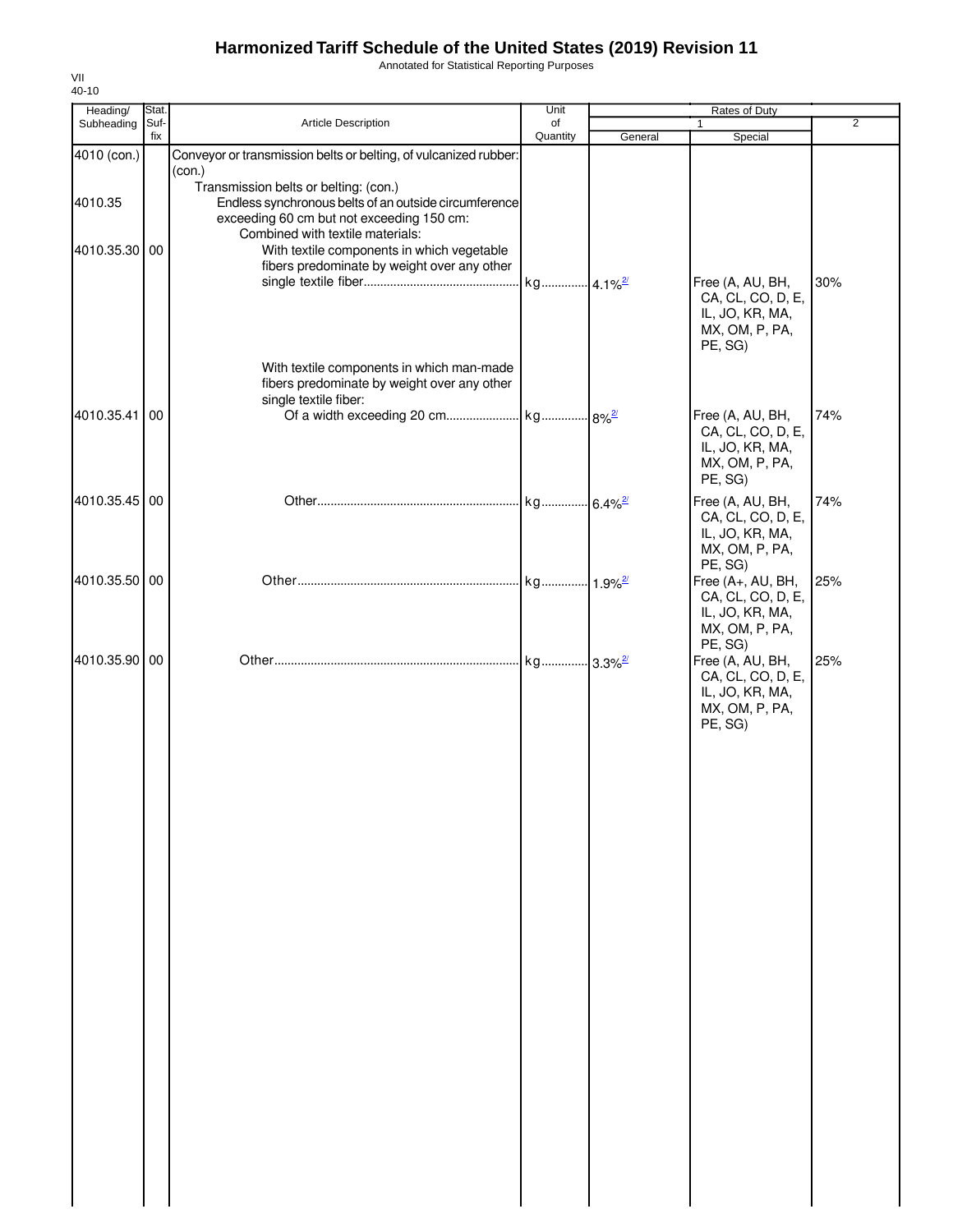Annotated for Statistical Reporting Purposes

| ۰, |  |
|----|--|

| Heading/      | Stat. |                                                                                                                                                                                  | Unit     |         | Rates of Duty                                                                          |                |
|---------------|-------|----------------------------------------------------------------------------------------------------------------------------------------------------------------------------------|----------|---------|----------------------------------------------------------------------------------------|----------------|
| Subheading    | Suf-  | Article Description                                                                                                                                                              | of       |         | 1                                                                                      | $\overline{2}$ |
|               | fix   |                                                                                                                                                                                  | Quantity | General | Special                                                                                |                |
| 4010 (con.)   |       | Conveyor or transmission belts or belting, of vulcanized rubber:<br>(con.)                                                                                                       |          |         |                                                                                        |                |
| 4010.36       |       | Transmission belts or belting: (con.)<br>Endless synchronous belts of an outside circumference<br>exceeding 150 cm but not exceeding 198 cm:<br>Combined with textile materials: |          |         |                                                                                        |                |
| 4010.36.30 00 |       | With textile components in which vegetable<br>fibers predominate by weight over any other                                                                                        |          |         | Free (A, AU, BH,<br>CA, CL, CO, D, E,<br>IL, JO, KR, MA,<br>MX, OM, P, PA,<br>PE, SG)  | 30%            |
|               |       | With textile components in which man-made<br>fibers predominate by weight over any other<br>single textile fiber:                                                                |          |         |                                                                                        |                |
| 4010.36.41 00 |       |                                                                                                                                                                                  |          |         | Free (A, AU, BH,<br>CA, CL, CO, D, E,<br>IL, JO, KR, MA,<br>MX, OM, P, PA,<br>PE, SG)  | 74%            |
| 4010.36.45 00 |       |                                                                                                                                                                                  |          |         | Free (A, AU, BH,<br>CA, CL, CO, D, E,<br>IL, JO, KR, MA,<br>MX, OM, P, PA,<br>PE, SG)  | 74%            |
| 4010.36.50 00 |       |                                                                                                                                                                                  |          |         | Free (A+, AU, BH,<br>CA, CL, CO, D, E,<br>IL, JO, KR, MA,<br>MX, OM, P, PA,<br>PE, SG) | 25%            |
| 4010.36.90 00 |       |                                                                                                                                                                                  |          |         | Free (A, AU, BH,<br>CA, CL, CO, D, E,<br>IL, JO, KR, MA,<br>MX, OM, P, PA,<br>PE, SG)  | 25%            |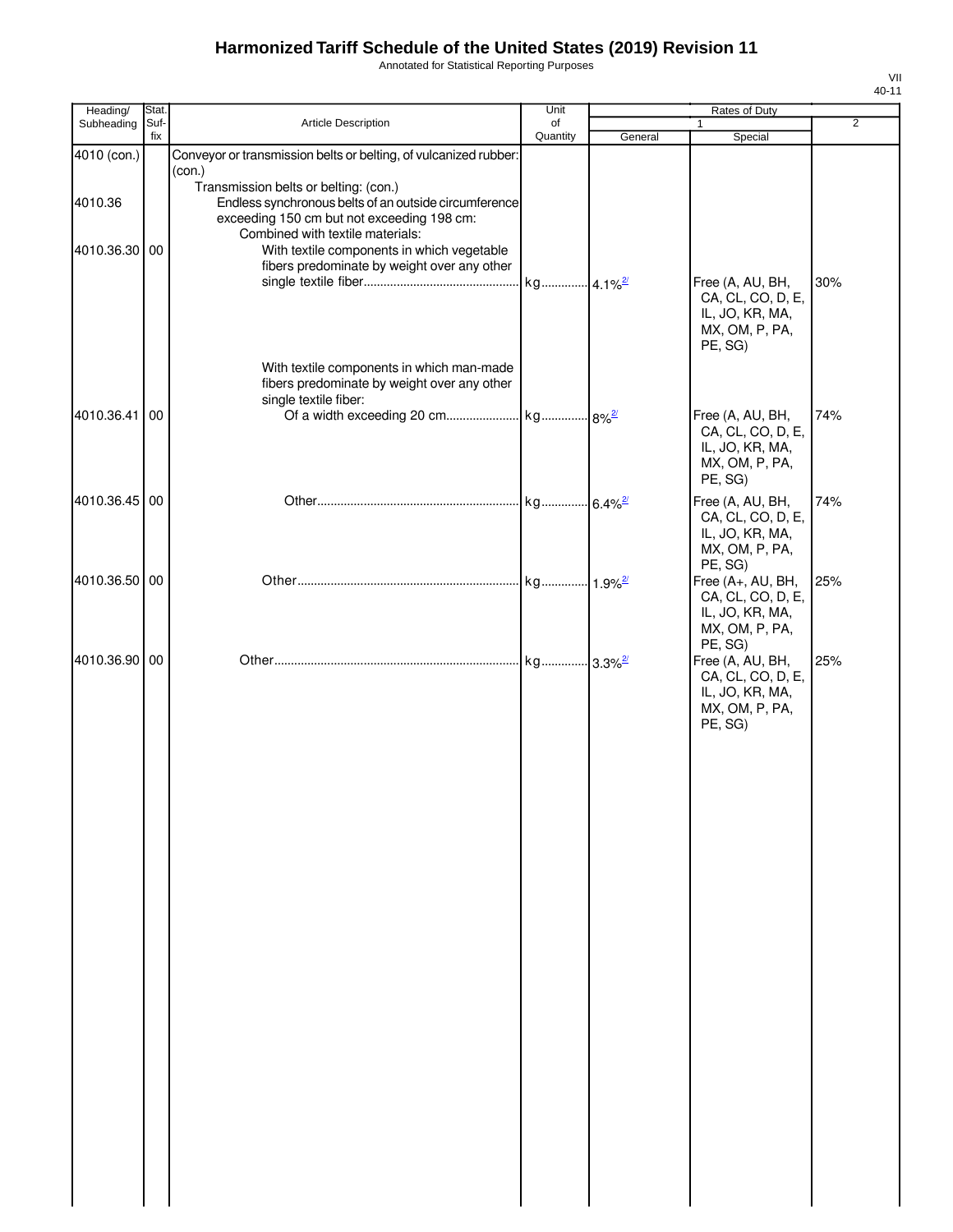Annotated for Statistical Reporting Purposes

| Heading/      | Stat.       |                                                                                       | Unit                  |                        | Rates of Duty                         |                |
|---------------|-------------|---------------------------------------------------------------------------------------|-----------------------|------------------------|---------------------------------------|----------------|
| Subheading    | Suf-<br>fix | Article Description                                                                   | of                    |                        | 1                                     | $\overline{2}$ |
| 4010 (con.)   |             | Conveyor or transmission belts or belting, of vulcanized rubber:                      | Quantity              | General                | Special                               |                |
|               |             | (con.)                                                                                |                       |                        |                                       |                |
|               |             | Transmission belts or belting: (con.)                                                 |                       |                        |                                       |                |
| 4010.39       |             | Other:<br>Of trapezoidal cross section (V-belts and belting):                         |                       |                        |                                       |                |
| 4010.39.10 00 |             | Combined with textile materials:                                                      | kg 3.4% <sup>2/</sup> |                        | Free (A+, AU, B, BH, 30%              |                |
|               |             |                                                                                       |                       |                        | CA, CL, CO, D, E,                     |                |
|               |             |                                                                                       |                       |                        | IL, JO, KR, MA,<br>MX, OM, P, PA,     |                |
|               |             |                                                                                       |                       |                        | PE, SG)                               |                |
| 4010.39.20 00 |             |                                                                                       |                       |                        | Free (A, AU, BH,                      | 25%            |
|               |             |                                                                                       |                       |                        | CA, CL, CO, D, E,<br>IL, JO, KR, MA,  |                |
|               |             |                                                                                       |                       |                        | MX, OM, P, PA,                        |                |
|               |             |                                                                                       |                       |                        | PE, SG)                               |                |
|               |             | Other:<br>Combined with textile materials:                                            |                       |                        |                                       |                |
| 4010.39.30 00 |             | With textile components in which vegetable                                            |                       |                        |                                       |                |
|               |             | fibers predominate by weight over any<br>other single textile fiber                   |                       |                        |                                       |                |
|               |             |                                                                                       | kg 4.1% <sup>2/</sup> |                        | Free (A, AU, BH,<br>CA, CL, CO, D, E, | 30%            |
|               |             |                                                                                       |                       |                        | IL, JO, KR, MA,                       |                |
|               |             |                                                                                       |                       |                        | MX, OM, P, PA,<br>PE, SG)             |                |
|               |             | With textile components in which                                                      |                       |                        |                                       |                |
|               |             | man-made fibers predominate by weight                                                 |                       |                        |                                       |                |
| 4010.39.41    | 00          | over any other single textile fiber:<br>Of a width exceeding 20 cm kg 8% <sup>2</sup> |                       |                        | Free (A, AU, BH,                      | 74%            |
|               |             |                                                                                       |                       |                        | CA, CL, CO, D, E,                     |                |
|               |             |                                                                                       |                       |                        | IL, JO, KR, MA,                       |                |
|               |             |                                                                                       |                       |                        | MX, OM, P, PA,<br>PE, SG)             |                |
| 4010.39.45 00 |             |                                                                                       |                       |                        | Free (A, AU, BH,                      | 74%            |
|               |             |                                                                                       |                       |                        | CA, CL, CO, D, E,                     |                |
|               |             |                                                                                       |                       |                        | IL, JO, KR, MA,<br>MX, OM, P, PA,     |                |
|               |             |                                                                                       |                       |                        | PE, SG)                               |                |
| 4010.39.50 00 |             |                                                                                       | kg                    | $1.9\%$ <sup>2/</sup>  | Free (A+, AU, BH,                     | 25%            |
|               |             |                                                                                       |                       |                        | CA, CL, CO, D, E,<br>IL, JO, KR, MA,  |                |
|               |             |                                                                                       |                       |                        | MX, OM, P, PA,                        |                |
| 4010.39.90 00 |             |                                                                                       | kg                    | $-3.3\%$ <sup>2/</sup> | PE, SG)<br>Free (A, AU, BH,           | 25%            |
|               |             |                                                                                       |                       |                        | CA, CL, CO, D, E,                     |                |
|               |             |                                                                                       |                       |                        | IL, JO, KR, MA,                       |                |
|               |             |                                                                                       |                       |                        | MX, OM, P, PA,<br>PE, SG)             |                |
|               |             |                                                                                       |                       |                        |                                       |                |
|               |             |                                                                                       |                       |                        |                                       |                |
|               |             |                                                                                       |                       |                        |                                       |                |
|               |             |                                                                                       |                       |                        |                                       |                |
|               |             |                                                                                       |                       |                        |                                       |                |
|               |             |                                                                                       |                       |                        |                                       |                |
|               |             |                                                                                       |                       |                        |                                       |                |
|               |             |                                                                                       |                       |                        |                                       |                |
|               |             |                                                                                       |                       |                        |                                       |                |
|               |             |                                                                                       |                       |                        |                                       |                |
|               |             |                                                                                       |                       |                        |                                       |                |
|               |             |                                                                                       |                       |                        |                                       |                |
|               |             |                                                                                       |                       |                        |                                       |                |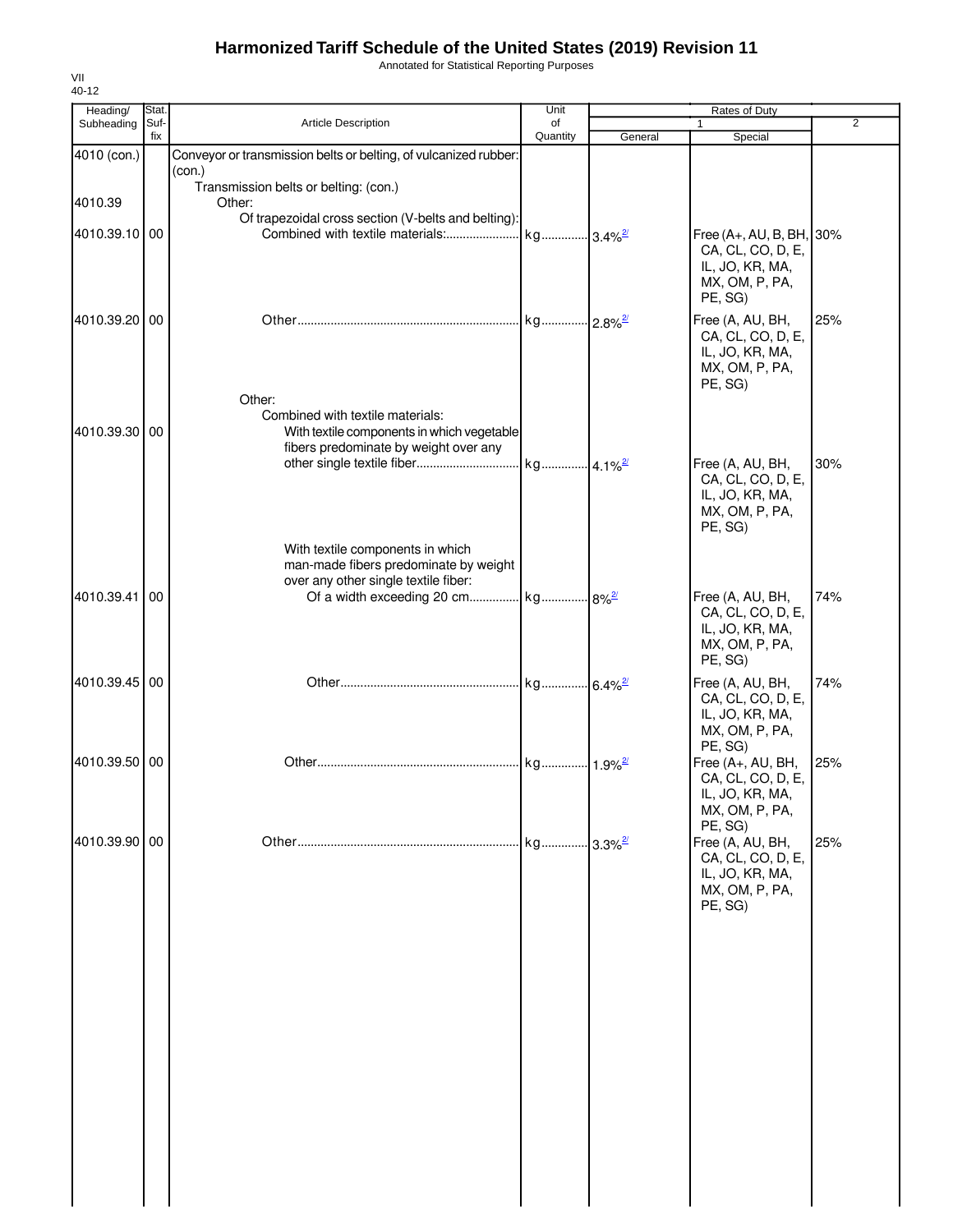Annotated for Statistical Reporting Purposes

| Heading/              | Stat.       |                                                                                                                | Unit           |                       | Rates of Duty                                                                          |                |
|-----------------------|-------------|----------------------------------------------------------------------------------------------------------------|----------------|-----------------------|----------------------------------------------------------------------------------------|----------------|
| Subheading            | Suf-<br>fix | <b>Article Description</b>                                                                                     | of<br>Quantity | General               | 1<br>Special                                                                           | $\overline{2}$ |
| 4011<br>4011.10       |             | New pneumatic tires, of rubber:<br>Of a kind used on motor cars (including station wagons<br>and racing cars): |                |                       |                                                                                        |                |
| 4011.10.10            |             |                                                                                                                |                |                       | Free (A*, AU, BH,<br>CA, CL, CO, D, E,<br>IL, JO, KR, MA,<br>MX, OM, P, PA,<br>PE. SG) | 10%            |
|                       | 10          | Having a rim diameter of 33.02 cm (13 inches) or                                                               | INo.           |                       |                                                                                        |                |
|                       | 20          | Having a rim diameter greater than<br>33.02 cm (13 inches) but not more than                                   |                |                       |                                                                                        |                |
|                       | 30          | Having a rim diameter greater than<br>35.56 cm (14 inches) but not more than                                   |                |                       |                                                                                        |                |
|                       | 40          | Having a rim diameter greater than<br>38.10 cm (15 inches) but not more than                                   |                |                       |                                                                                        |                |
|                       | 50          | Having a rim diameter greater than<br>40.64 cm (16 inches) but not more than                                   |                |                       |                                                                                        |                |
|                       | 60          | Having a rim diameter greater than<br>43.18 cm (17 inches) but not more than                                   |                |                       |                                                                                        |                |
|                       | 70          | Having a rim diameter greater than                                                                             |                |                       |                                                                                        |                |
| 4011.10.50<br>4011.20 | 00          | Of a kind used on buses or trucks:                                                                             |                |                       | Free (A*, AU, BH,<br>CA, CL, CO, D, E,<br>IL, JO, KR, MA,<br>MX, OM, P, PA,<br>PE, SG) | 10%            |
| 4011.20.10            |             |                                                                                                                |                |                       | Free (A*, AU, BH,<br>CA, CL, CO, D, E,<br>IL, JO, KR, MA,<br>MX, OM, P, PA,<br>PE, SG) | 10%            |
|                       | 05          | On-the-highway:                                                                                                | No.            |                       |                                                                                        |                |
|                       | 15          | Off-the-highway:                                                                                               |                |                       |                                                                                        |                |
|                       | 25          | For use on a rim measuring 40.6 cm or more                                                                     | No.            |                       |                                                                                        |                |
| 4011.20.50            | 35          |                                                                                                                |                | $3.4\%$ <sup>2/</sup> | Free (A*, AU, BH,<br>CA, CL, CO, D, E,<br>IL, JO, KR, MA,<br>MX, OM, P, PA,<br>PE, SG) | 10%            |
|                       | 10          | On-the-highway:                                                                                                |                |                       |                                                                                        |                |
|                       | 20          |                                                                                                                |                |                       |                                                                                        |                |
|                       | 30          | Off-the-highway:<br>For use on a rim measuring 40.6 cm or more                                                 | No.            |                       |                                                                                        |                |
| 4011.30.00            | 50          |                                                                                                                | .              | Free <sup>6/</sup>    |                                                                                        | 30%            |
|                       | 10<br>50    |                                                                                                                | No.<br>INo.    |                       |                                                                                        |                |
|                       |             |                                                                                                                |                |                       |                                                                                        |                |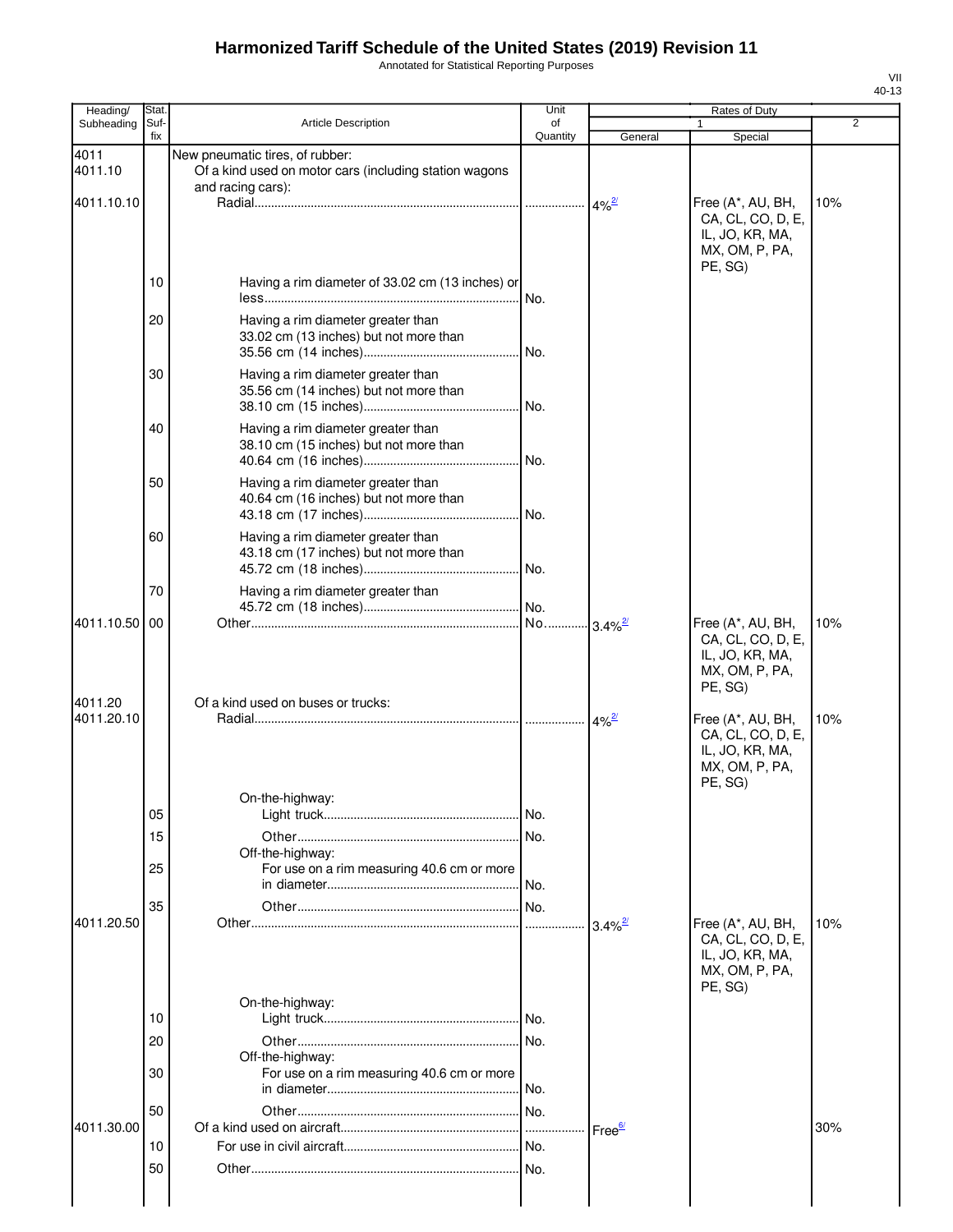Annotated for Statistical Reporting Purposes

| Heading/ Stat.<br>Subheading Suf- |                          |                                        | Unit                   |         | Rates of Duty |                |
|-----------------------------------|--------------------------|----------------------------------------|------------------------|---------|---------------|----------------|
|                                   |                          | Article Description                    | of<br>Quantity         |         | $\mathbf{1}$  | $\overline{2}$ |
|                                   | $\operatorname{\sf fix}$ |                                        |                        | General | Special       |                |
| 4011 (con.)                       |                          | New pneumatic tires, of rubber: (con.) |                        |         |               |                |
| 4011.40.00 00                     |                          |                                        | No  Free <sup>2/</sup> |         |               | 10%            |
|                                   |                          |                                        |                        |         |               |                |
| 4011.50.00 00                     |                          |                                        |                        |         |               | 10%            |
|                                   |                          |                                        |                        |         |               |                |
|                                   |                          |                                        |                        |         |               |                |
|                                   |                          |                                        |                        |         |               |                |
|                                   |                          |                                        |                        |         |               |                |
|                                   |                          |                                        |                        |         |               |                |
|                                   |                          |                                        |                        |         |               |                |
|                                   |                          |                                        |                        |         |               |                |
|                                   |                          |                                        |                        |         |               |                |
|                                   |                          |                                        |                        |         |               |                |
|                                   |                          |                                        |                        |         |               |                |
|                                   |                          |                                        |                        |         |               |                |
|                                   |                          |                                        |                        |         |               |                |
|                                   |                          |                                        |                        |         |               |                |
|                                   |                          |                                        |                        |         |               |                |
|                                   |                          |                                        |                        |         |               |                |
|                                   |                          |                                        |                        |         |               |                |
|                                   |                          |                                        |                        |         |               |                |
|                                   |                          |                                        |                        |         |               |                |
|                                   |                          |                                        |                        |         |               |                |
|                                   |                          |                                        |                        |         |               |                |
|                                   |                          |                                        |                        |         |               |                |
|                                   |                          |                                        |                        |         |               |                |
|                                   |                          |                                        |                        |         |               |                |
|                                   |                          |                                        |                        |         |               |                |
|                                   |                          |                                        |                        |         |               |                |
|                                   |                          |                                        |                        |         |               |                |
|                                   |                          |                                        |                        |         |               |                |
|                                   |                          |                                        |                        |         |               |                |
|                                   |                          |                                        |                        |         |               |                |
|                                   |                          |                                        |                        |         |               |                |
|                                   |                          |                                        |                        |         |               |                |
|                                   |                          |                                        |                        |         |               |                |
|                                   |                          |                                        |                        |         |               |                |
|                                   |                          |                                        |                        |         |               |                |
|                                   |                          |                                        |                        |         |               |                |
|                                   |                          |                                        |                        |         |               |                |
|                                   |                          |                                        |                        |         |               |                |
|                                   |                          |                                        |                        |         |               |                |
|                                   |                          |                                        |                        |         |               |                |
|                                   |                          |                                        |                        |         |               |                |
|                                   |                          |                                        |                        |         |               |                |
|                                   |                          |                                        |                        |         |               |                |
|                                   |                          |                                        |                        |         |               |                |
|                                   |                          |                                        |                        |         |               |                |
|                                   |                          |                                        |                        |         |               |                |
|                                   |                          |                                        |                        |         |               |                |
|                                   |                          |                                        |                        |         |               |                |
|                                   |                          |                                        |                        |         |               |                |
|                                   |                          |                                        |                        |         |               |                |
|                                   |                          |                                        |                        |         |               |                |
|                                   |                          |                                        |                        |         |               |                |
|                                   |                          |                                        |                        |         |               |                |
|                                   |                          |                                        |                        |         |               |                |
|                                   |                          |                                        |                        |         |               |                |
|                                   |                          |                                        |                        |         |               |                |
|                                   |                          |                                        |                        |         |               |                |
|                                   |                          |                                        |                        |         |               |                |
|                                   |                          |                                        |                        |         |               |                |
|                                   |                          |                                        |                        |         |               |                |
|                                   |                          |                                        |                        |         |               |                |
|                                   |                          |                                        |                        |         |               |                |
|                                   |                          |                                        |                        |         |               |                |
|                                   |                          |                                        |                        |         |               |                |
|                                   |                          |                                        |                        |         |               |                |
|                                   |                          |                                        |                        |         |               |                |
|                                   |                          |                                        |                        |         |               |                |
|                                   |                          |                                        |                        |         |               |                |
|                                   |                          |                                        |                        |         |               |                |
|                                   |                          |                                        |                        |         |               |                |
|                                   |                          |                                        |                        |         |               |                |
|                                   |                          |                                        |                        |         |               |                |
|                                   |                          |                                        |                        |         |               |                |
|                                   |                          |                                        |                        |         |               |                |
|                                   |                          |                                        |                        |         |               |                |
|                                   |                          |                                        |                        |         |               |                |
|                                   |                          |                                        |                        |         |               |                |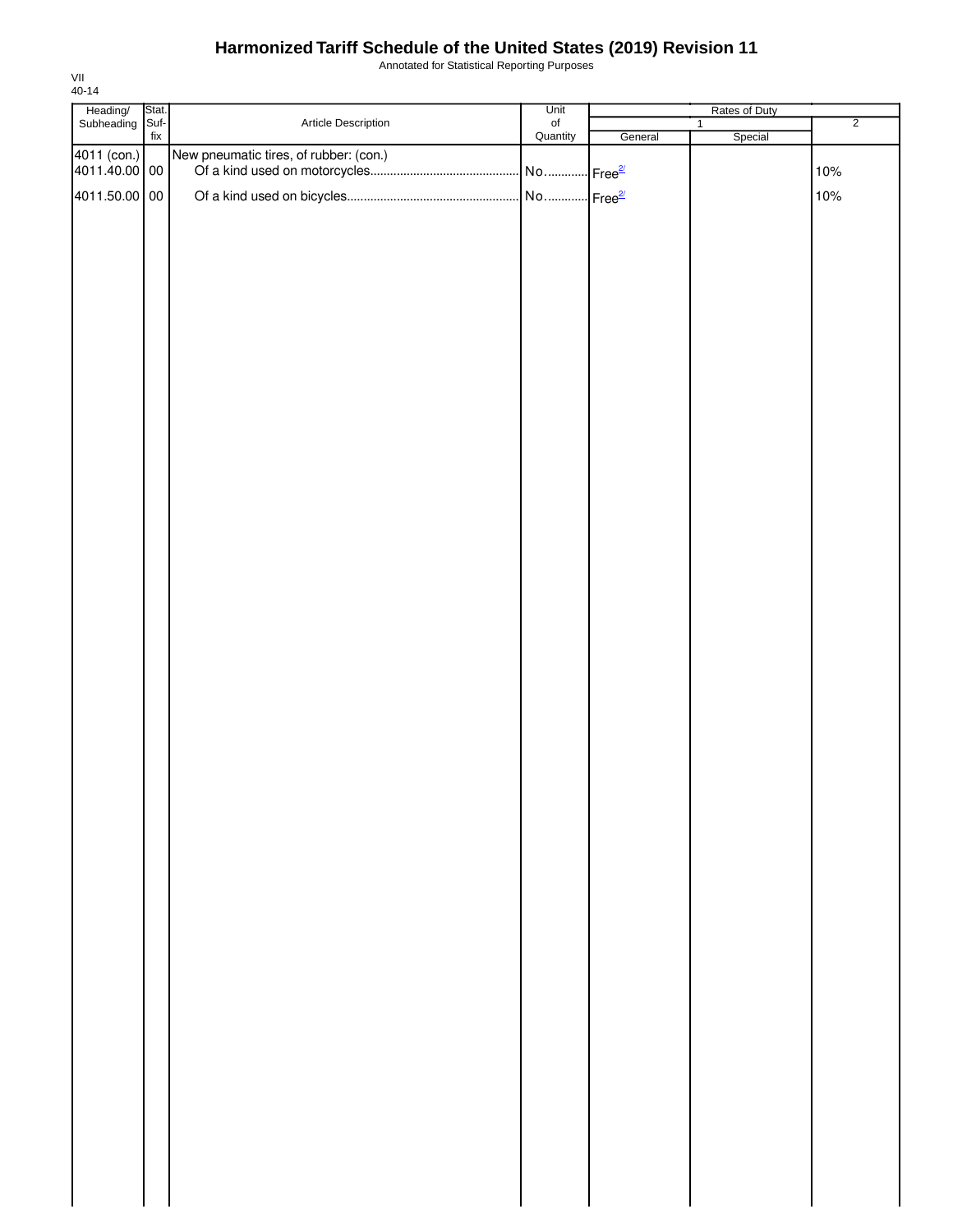Annotated for Statistical Reporting Purposes

| Heading/                  | Stat.       |                                                                                                   | Unit           |                       | Rates of Duty                                                                      |                |
|---------------------------|-------------|---------------------------------------------------------------------------------------------------|----------------|-----------------------|------------------------------------------------------------------------------------|----------------|
| Subheading                | Suf-<br>fix | <b>Article Description</b>                                                                        | of<br>Quantity | General               | $\mathbf{1}$<br>Special                                                            | $\overline{2}$ |
| 4011 (con.)<br>4011.70.00 |             | New pneumatic tires, of rubber: (con.)<br>Of a kind used on agricultural or forestry vehicles and |                |                       |                                                                                    |                |
|                           |             |                                                                                                   |                |                       |                                                                                    | Free           |
|                           | 10          |                                                                                                   |                |                       |                                                                                    |                |
|                           | 50          |                                                                                                   |                |                       |                                                                                    |                |
| 4011.80                   |             | Of a kind used on construction, mining or industrial<br>handling vehicles and machines:           |                |                       |                                                                                    |                |
| 4011.80.10                |             |                                                                                                   |                |                       |                                                                                    | 10%            |
|                           | 10          |                                                                                                   |                |                       |                                                                                    |                |
|                           | 20          |                                                                                                   |                |                       |                                                                                    |                |
| 4011.80.20                |             | Other:                                                                                            |                |                       | Free (A, AU, BH,                                                                   | 10%            |
|                           |             |                                                                                                   |                |                       | CA, CL, CO, D, E,<br>IL, JO, KR, MA,<br>MX, OM, P, PA,<br>PE, SG)                  |                |
|                           | 10          | Having a rim size not exceeding 61 cm No.                                                         |                |                       |                                                                                    |                |
| 4011.80.80                | 20          | Having a rim size exceeding 61 cm No.                                                             |                |                       | Free (A, AU, BH,                                                                   | 10%            |
|                           |             |                                                                                                   |                |                       | CA, CL, CO, D, E,<br>IL, JO, KR, MA,<br>MX, OM, P, PA,<br>PE, SG)                  |                |
|                           | 10          | Having a rim size not exceeding 61 cm No.                                                         |                |                       |                                                                                    |                |
| 4011.90                   | 20          | Having a rim size exceeding 61 cm No.<br>Other:                                                   |                |                       |                                                                                    |                |
| 4011.90.10                |             |                                                                                                   |                |                       |                                                                                    | 10%            |
|                           | 10          | Of a kind used on golf carts, all-terrain vehicles,<br>and for turf, lawn and garden, and trailer |                |                       |                                                                                    |                |
|                           | 50          |                                                                                                   |                |                       |                                                                                    |                |
| 4011.90.20                |             |                                                                                                   |                |                       | Free(A, AU, BH, CA,<br>CL, CO, D, EIL,<br>JO, KR, MA, MX,<br>OM, P, PA, PE,<br>SG) | 10%            |
|                           | 10          | Of a kind used on golf carts, all-terrain vehicles,<br>and for turf, lawn and garden, and trailer |                |                       |                                                                                    |                |
|                           | 50          |                                                                                                   |                |                       |                                                                                    |                |
| 4011.90.80                |             |                                                                                                   |                | $3.4\%$ <sup>2/</sup> | Free (A, AU, BH,                                                                   | 10%            |
|                           |             |                                                                                                   |                |                       | CA, CL, CO, D, E,<br>IL, JO, KR, MA,<br>MX, OM, P, PA,<br>PE, SG)                  |                |
|                           | 10          | Of a kind used on golf carts, all-terrain vehicles,<br>and for turf, lawn and garden, and trailer |                |                       |                                                                                    |                |
|                           | 50          |                                                                                                   |                |                       |                                                                                    |                |
|                           |             |                                                                                                   |                |                       |                                                                                    |                |
|                           |             |                                                                                                   |                |                       |                                                                                    |                |
|                           |             |                                                                                                   |                |                       |                                                                                    |                |
|                           |             |                                                                                                   |                |                       |                                                                                    |                |
|                           |             |                                                                                                   |                |                       |                                                                                    |                |
|                           |             |                                                                                                   |                |                       |                                                                                    |                |
|                           |             |                                                                                                   |                |                       |                                                                                    |                |
|                           |             |                                                                                                   |                |                       |                                                                                    |                |
|                           |             |                                                                                                   |                |                       |                                                                                    |                |
|                           |             |                                                                                                   |                |                       |                                                                                    |                |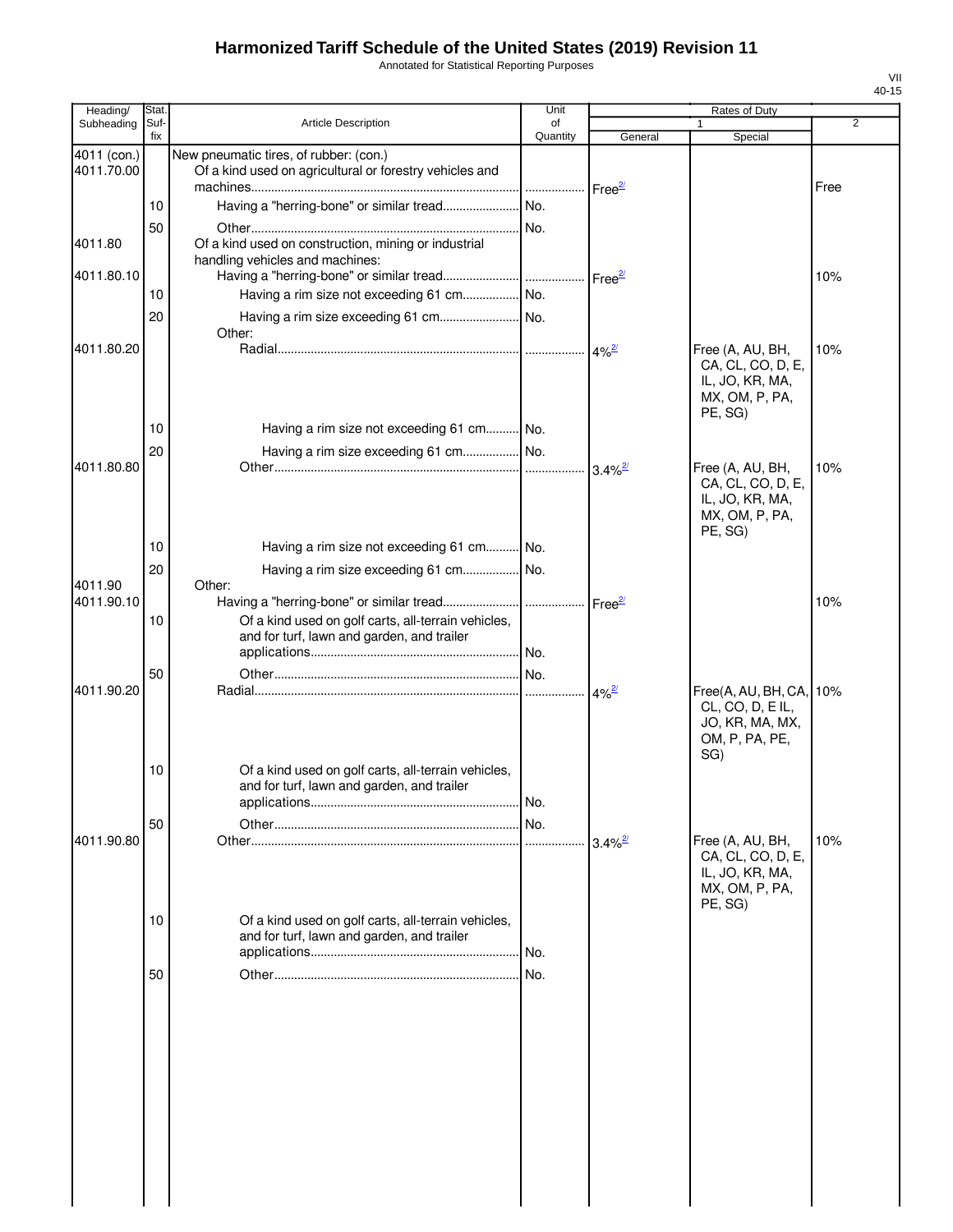Annotated for Statistical Reporting Purposes

| Heading/                 | Stat.          |                                                                                                                                                                  | Unit                  |                       | Rates of Duty                                                                          |      |
|--------------------------|----------------|------------------------------------------------------------------------------------------------------------------------------------------------------------------|-----------------------|-----------------------|----------------------------------------------------------------------------------------|------|
| Subheading               | Suf-<br>fix    | Article Description                                                                                                                                              | of<br>Quantity        | General               | Special                                                                                | 2    |
| 4012                     |                | Retreaded or used pneumatic tires of rubber; solid or cushion<br>tires, tire treads and tire flaps, of rubber:                                                   |                       |                       |                                                                                        |      |
| 4012.11                  |                | Retreaded tires:<br>Of a kind used on motor cars (including station wagons<br>and racing cars):                                                                  |                       |                       |                                                                                        |      |
| 4012.11.40 00            |                |                                                                                                                                                                  |                       |                       | Free (A, AU, BH,<br>CA, CL, CO, D, E,<br>IL, JO, KR, MA,<br>MX, OM, P, PA,<br>PE, SG)  | 10%  |
| 4012.11.80 00            |                |                                                                                                                                                                  |                       |                       | Free (A, AU, BH,<br>CA, CL, CO, D, E,<br>IL, JO, KR, MA,<br>MX, OM, P, PA,<br>PE, SG)  | 10%  |
| 4012.12<br>4012.12.40    |                | Of a kind used on buses or trucks:                                                                                                                               |                       | $4\%$ <sup>2/</sup>   | Free (A, AU, BH,<br>CA, CL, CO, D, E,<br>IL, JO, KR, MA,<br>MX, OM, P, PA,<br>PE, SG)  | 10%  |
|                          | 15<br>25<br>35 | On-the-highway truck and bus tires:                                                                                                                              |                       |                       |                                                                                        |      |
| 4012.12.80               |                |                                                                                                                                                                  |                       | $3.4\%$ <sup>2/</sup> | Free (A*, AU, BH,<br>CA, CL, CO, D, E,<br>IL, JO, KR, MA,<br>MX, OM, P, PA,<br>PE, SG) | 10%  |
|                          | 19             | On-the-highway truck and bus tires:                                                                                                                              |                       |                       |                                                                                        |      |
| 4012.13.00               | 29<br>50       |                                                                                                                                                                  |                       | Free <sup>6/</sup>    |                                                                                        | 30%  |
|                          | 10<br>50       |                                                                                                                                                                  |                       |                       |                                                                                        |      |
| 4012.19<br>4012.19.20 00 |                | Other:<br>Designed for tractors provided for in subheading<br>8701.90.10 or for agricultural or horticultural<br>machinery or implements provided for in chapter |                       |                       |                                                                                        |      |
|                          |                | Other:                                                                                                                                                           | No Free <sup>2/</sup> |                       |                                                                                        | Free |
| 4012.19.40 00            |                |                                                                                                                                                                  |                       |                       | Free (A, AU, BH,<br>CA, CL, CO, D, E,<br>IL, JO, KR, MA,<br>MX, OM, P, PA,<br>PE, SG)  | 10%  |
| 4012.19.80 00            |                |                                                                                                                                                                  | No                    | .3.4%                 | Free (A, AU, BH,<br>CA, CL, CO, D, E,<br>IL, JO, KR, MA,<br>MX, OM, P, PA,<br>PE, SG)  | 10%  |
|                          |                |                                                                                                                                                                  |                       |                       |                                                                                        |      |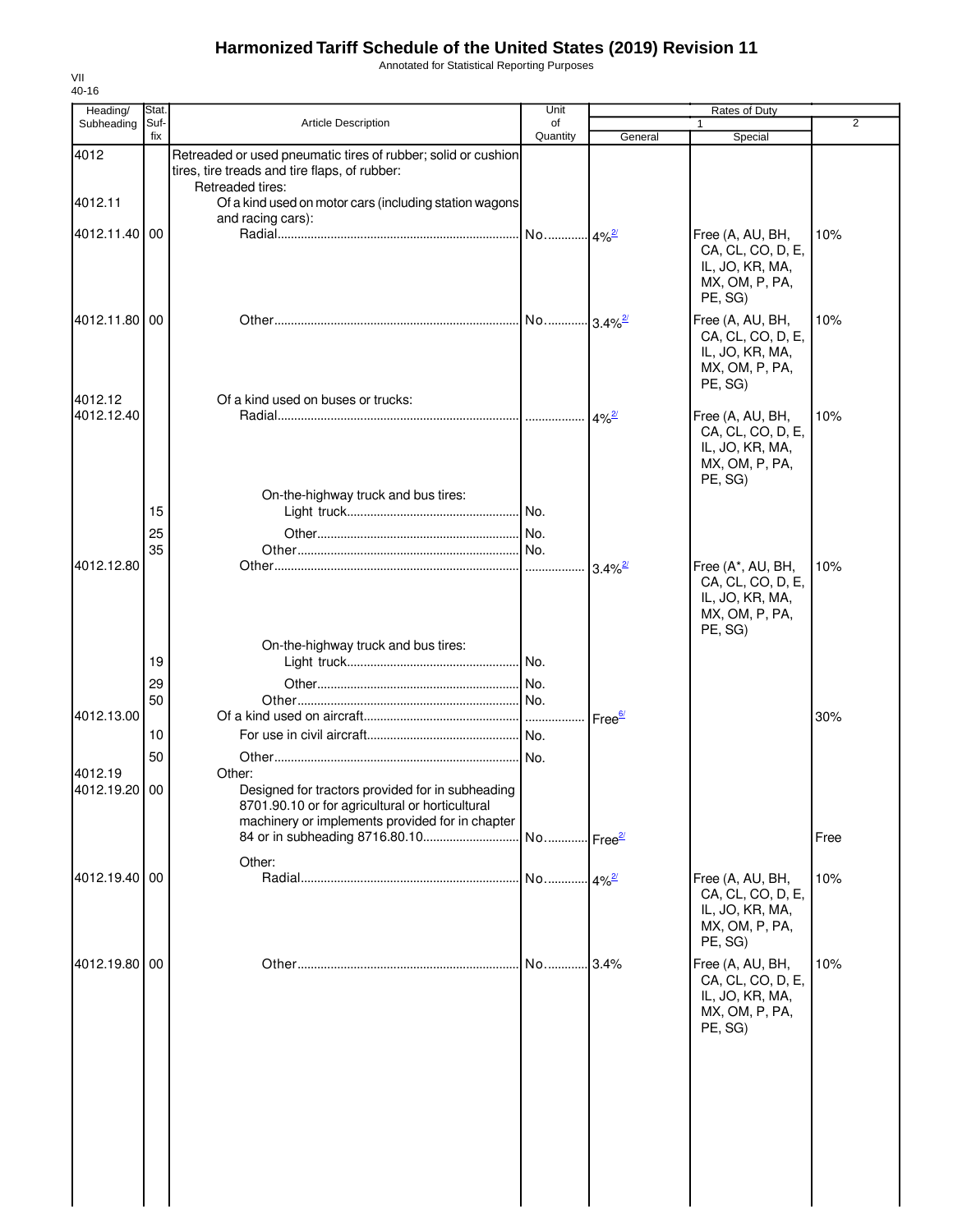Annotated for Statistical Reporting Purposes

| Heading/                             | Stat.       |                                                                                                                                                                                           | Unit                  |                                  | Rates of Duty                                                                          |      |
|--------------------------------------|-------------|-------------------------------------------------------------------------------------------------------------------------------------------------------------------------------------------|-----------------------|----------------------------------|----------------------------------------------------------------------------------------|------|
| Subheading                           | Suf-<br>fix | <b>Article Description</b>                                                                                                                                                                | of<br>Quantity        | General                          | 1<br>Special                                                                           | 2    |
| 4012 (con.)<br>4012.20<br>4012.20.10 |             | Retreaded or used pneumatic tires of rubber; solid or cushion<br>tires, tire treads and tire flaps, of rubber: (con.)<br>Used pneumatic tires:                                            |                       | $\mathsf{Free}^{\mathsf{2\ell}}$ |                                                                                        | 30%  |
|                                      | 10          |                                                                                                                                                                                           |                       |                                  |                                                                                        |      |
|                                      | 50          | Designed for tractors provided for in subheading<br>8701.90.10 or for agricultural or horticultural machinery<br>or implements provided for in chapter 84 or in<br>subheading 8716.80.10: |                       |                                  |                                                                                        |      |
| 4012.20.15 00                        |             | Of a kind used on vehicles, including tractors, for<br>the on-highway transport of passengers or                                                                                          |                       |                                  |                                                                                        | Free |
| 4012.20.45 00                        |             |                                                                                                                                                                                           | No Free <sup>2/</sup> |                                  |                                                                                        | Free |
| 4012.20.60                           | 00          | Other:<br>Of a kind used on vehicles, including tractors, for<br>the on-highway transport of passengers or goods,                                                                         |                       |                                  |                                                                                        |      |
|                                      |             |                                                                                                                                                                                           |                       |                                  |                                                                                        | 10%  |
| 4012.20.80 00                        |             |                                                                                                                                                                                           |                       |                                  |                                                                                        | 10%  |
| 4012.90                              |             | Other:                                                                                                                                                                                    |                       |                                  |                                                                                        |      |
| 4012.90.10                           | 00          |                                                                                                                                                                                           |                       |                                  |                                                                                        | 25%  |
| 4012.90.30                           | 00          | Other:<br>Of natural rubber:                                                                                                                                                              |                       |                                  |                                                                                        | 35%  |
|                                      |             |                                                                                                                                                                                           | No.                   |                                  |                                                                                        |      |
| 4012.90.45                           | 00          |                                                                                                                                                                                           | No.                   |                                  | Free (A*, AU, BH,<br>CA, CL, CO, D, E,<br>IL, JO, KR, MA,<br>MX, OM, P, PA,<br>PE, SG) | 35%  |
| 4012.90.70                           | 00          | Other:                                                                                                                                                                                    | No.                   |                                  |                                                                                        | 80%  |
|                                      |             |                                                                                                                                                                                           |                       |                                  |                                                                                        |      |
| 4012.90.90 00                        |             |                                                                                                                                                                                           | No.                   |                                  | Free (A, AU, BH,<br>CA, CL, CO, D, E,<br>IL, JO, KR, MA,<br>MX, OM, P, PA,<br>PE, SG)  | 80%  |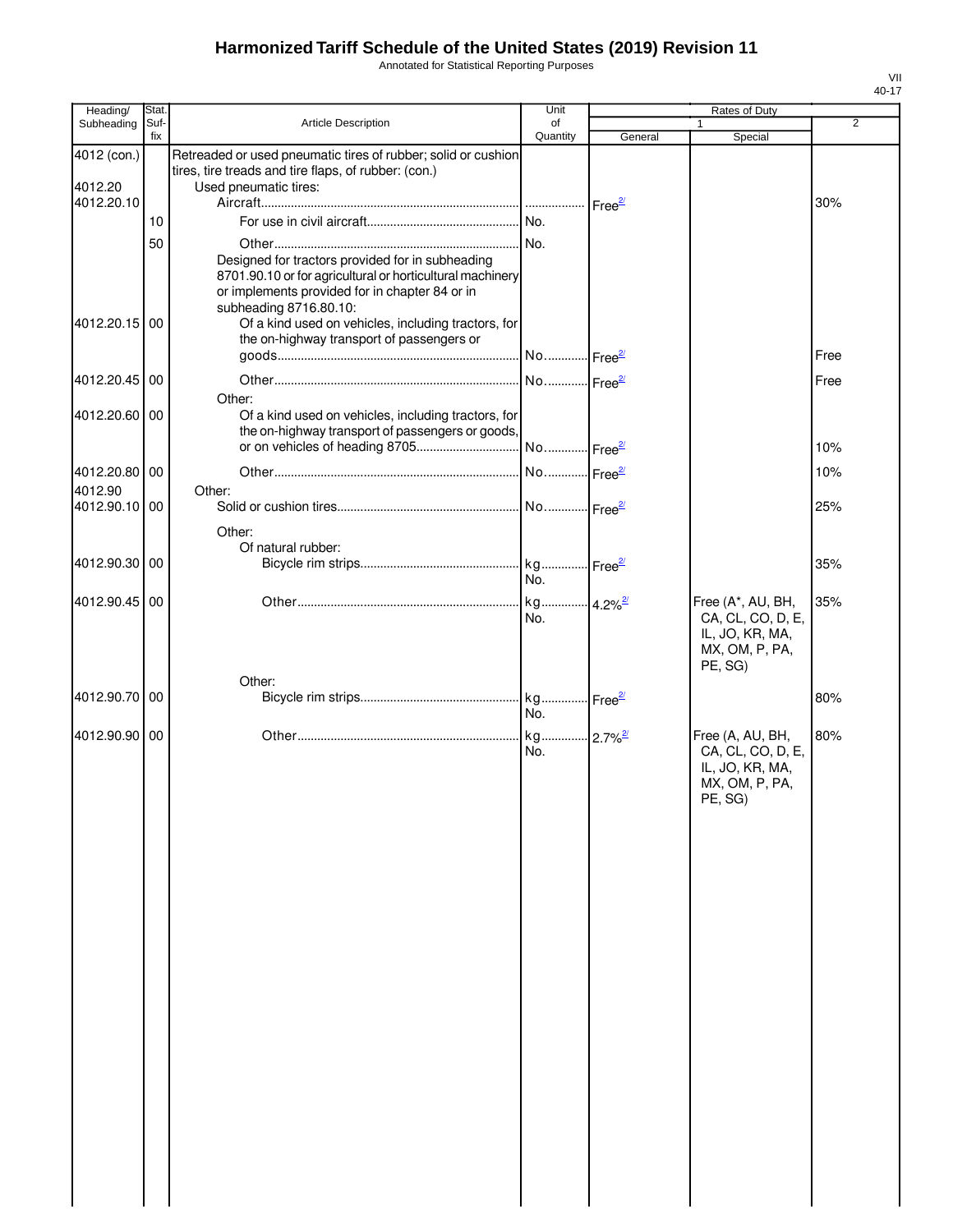Annotated for Statistical Reporting Purposes

| Heading/                 | Stat. |                                                                                                                                                              | Unit     |         | Rates of Duty                                                                         |                |
|--------------------------|-------|--------------------------------------------------------------------------------------------------------------------------------------------------------------|----------|---------|---------------------------------------------------------------------------------------|----------------|
| Subheading               | Suf-  | <b>Article Description</b>                                                                                                                                   | of       |         | $\mathbf{1}$                                                                          | $\overline{2}$ |
|                          | fix   |                                                                                                                                                              | Quantity | General | Special                                                                               |                |
| 4013<br>4013.10.00       |       | Inner tubes, of rubber:<br>Of a kind used on motor cars (including station wagons                                                                            |          |         | Free (A, AU, BH,<br>CA, CL, CO, D, E,<br>IL, JO, KR, MA,<br>MX, OM, P, PA,            | 25%            |
|                          |       |                                                                                                                                                              |          |         | PE, SG)                                                                               |                |
|                          | 10    |                                                                                                                                                              |          |         |                                                                                       |                |
|                          | 20    |                                                                                                                                                              |          |         |                                                                                       |                |
| 4013.20.00 00            |       |                                                                                                                                                              |          |         |                                                                                       | 30%            |
| 4013.90<br>4013.90.10 00 |       | Other:<br>Designed for tires provided for in subheadings<br>4011.70.00, 4012.19.20, 4012.20.15 and                                                           |          |         |                                                                                       | Free           |
|                          |       |                                                                                                                                                              |          |         |                                                                                       |                |
| 4013.90.50               |       |                                                                                                                                                              |          |         | Free (A, AU, BH,<br>CA, CL, CO, D, E,<br>IL, JO, KR, MA,<br>MX, OM, P, PA,<br>PE, SG) | 25%            |
|                          | 10    |                                                                                                                                                              |          |         |                                                                                       |                |
|                          | 50    |                                                                                                                                                              |          |         |                                                                                       |                |
| 4014                     |       | Hygienic or pharmaceutical articles (including nursing nipples),<br>of vulcanized rubber other than hard rubber, with or without<br>fittings of hard rubber: |          |         |                                                                                       |                |
| 4014.10.00 00            |       |                                                                                                                                                              |          |         |                                                                                       | 25%            |
| 4014.90                  |       | Other:                                                                                                                                                       |          |         |                                                                                       |                |
| 4014.90.10 00            |       |                                                                                                                                                              |          |         |                                                                                       | 25%            |
| 4014.90.50 00            |       |                                                                                                                                                              |          |         | Free (A, AU, BH,<br>CA, CL, CO, D, E,<br>IL, JO, KR, MA,<br>MX, OM, P, PA,<br>PE, SG) | 25%            |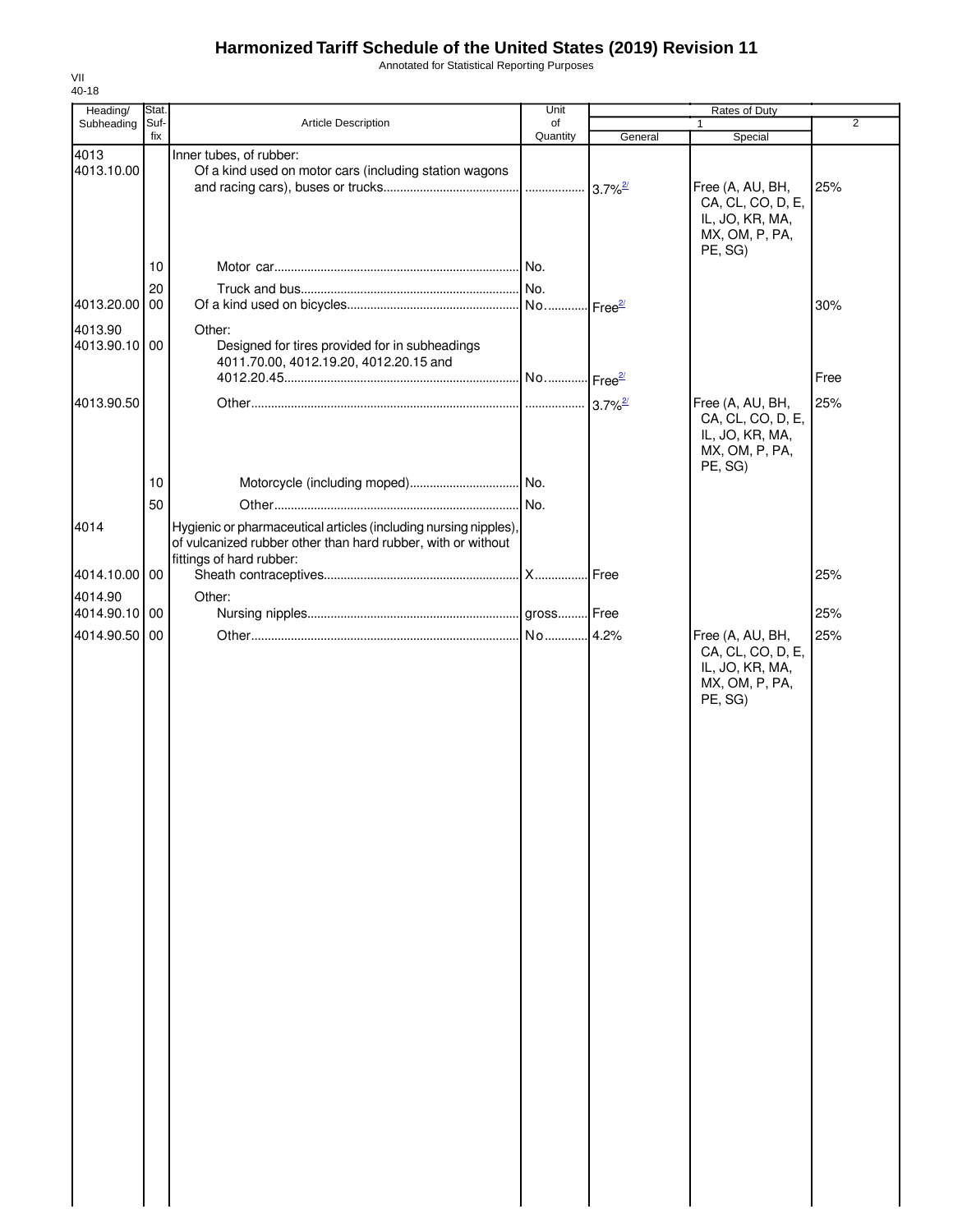Annotated for Statistical Reporting Purposes

| Heading/              | Stat.       |                                                                                                                                                                                        | Unit           |            | Rates of Duty                                                                          |     |
|-----------------------|-------------|----------------------------------------------------------------------------------------------------------------------------------------------------------------------------------------|----------------|------------|----------------------------------------------------------------------------------------|-----|
| Subheading            | Suf-<br>fix | Article Description                                                                                                                                                                    | of<br>Quantity | General    | 1<br>Special                                                                           | 2   |
| 4015                  |             | Articles of apparel and clothing accessories (including gloves,<br>mittens and mitts), for all purposes, of vulcanized rubber other<br>than hard rubber:<br>Gloves, mittens and mitts: |                |            |                                                                                        |     |
| 4015.11.01            |             |                                                                                                                                                                                        |                | Free       |                                                                                        | 25% |
|                       | 10          |                                                                                                                                                                                        |                |            |                                                                                        |     |
| 4015.19<br>4015.19.05 | 50          | Other:                                                                                                                                                                                 | doz.prs.       | Free       |                                                                                        | 25% |
|                       | 10<br>50    |                                                                                                                                                                                        |                |            |                                                                                        |     |
|                       |             | Other:                                                                                                                                                                                 |                |            |                                                                                        |     |
| 4015.19.10            |             |                                                                                                                                                                                        |                | $3%^{2/2}$ | Free (A*, AU, BH,<br>CA, CL, CO, D, E,<br>IL, JO, KR, MA,<br>MX, OM, P, PA,<br>PE, SG) | 25% |
|                       | 10          |                                                                                                                                                                                        |                |            |                                                                                        |     |
| 4015.19.50            | 50<br>00    |                                                                                                                                                                                        |                |            | Free (A+, AU, BH,                                                                      | 75% |
|                       |             |                                                                                                                                                                                        |                |            | CA, CL, CO, D, E,<br>IL, JO, KR, MA,<br>MX, OM, P, PA,<br>PE, SG)                      |     |
| 4015.90.00            |             |                                                                                                                                                                                        |                | $4\%^2$    | Free (A+, AU, BH,<br>CA, CL, CO, D, E,<br>IL, JO, KR, MA,<br>MX, OM, P, PA,<br>PE, SG) | 25% |
|                       | 10          |                                                                                                                                                                                        |                |            |                                                                                        |     |
|                       | 50          |                                                                                                                                                                                        |                |            |                                                                                        |     |
|                       |             |                                                                                                                                                                                        |                |            |                                                                                        |     |
|                       |             |                                                                                                                                                                                        |                |            |                                                                                        |     |
|                       |             |                                                                                                                                                                                        |                |            |                                                                                        |     |
|                       |             |                                                                                                                                                                                        |                |            |                                                                                        |     |
|                       |             |                                                                                                                                                                                        |                |            |                                                                                        |     |
|                       |             |                                                                                                                                                                                        |                |            |                                                                                        |     |
|                       |             |                                                                                                                                                                                        |                |            |                                                                                        |     |
|                       |             |                                                                                                                                                                                        |                |            |                                                                                        |     |
|                       |             |                                                                                                                                                                                        |                |            |                                                                                        |     |
|                       |             |                                                                                                                                                                                        |                |            |                                                                                        |     |
|                       |             |                                                                                                                                                                                        |                |            |                                                                                        |     |
|                       |             |                                                                                                                                                                                        |                |            |                                                                                        |     |
|                       |             |                                                                                                                                                                                        |                |            |                                                                                        |     |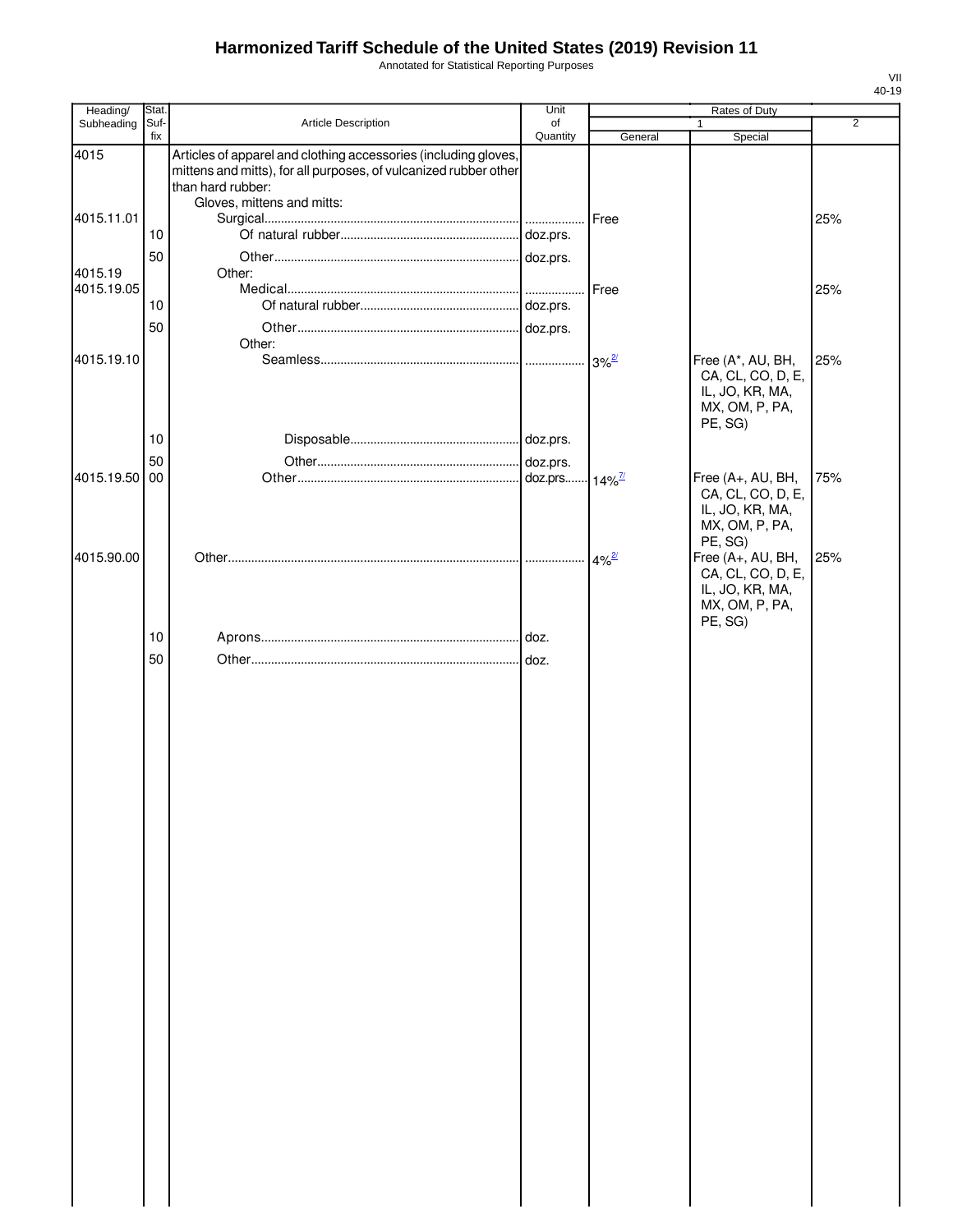Annotated for Statistical Reporting Purposes

| 40-20<br>Heading/ | Stat.       |                                                             | Unit                 |                       | Rates of Duty                                |                |
|-------------------|-------------|-------------------------------------------------------------|----------------------|-----------------------|----------------------------------------------|----------------|
| Subheading        | Suf-<br>fix | <b>Article Description</b>                                  | of<br>Quantity       | General               | Special                                      | $\overline{2}$ |
| 4016              |             | Other articles of vulcanized rubber other than hard rubber: |                      |                       |                                              |                |
| 4016.10.00 00     |             |                                                             | X Free <sup>2/</sup> |                       |                                              | 25%            |
|                   |             | Other:                                                      |                      |                       |                                              |                |
| 4016.91.00 00     |             |                                                             |                      |                       | Free (A*, AU, B, BH, 40%                     |                |
|                   |             |                                                             |                      |                       | CA, CL, CO, D, E,<br>IL, JO, KR, MA,         |                |
|                   |             |                                                             |                      |                       | MX, OM, P, PA,                               |                |
|                   |             |                                                             |                      |                       | PE, SG)                                      |                |
| 4016.92.00 00     |             |                                                             |                      |                       | Free (A, AU, BH,                             | 35%            |
|                   |             |                                                             |                      |                       | CA, CL, CO, D, E,<br>IL, JO, KR, MA,         |                |
|                   |             |                                                             |                      |                       | MX, OM, P, PA,                               |                |
|                   |             |                                                             |                      |                       | PE, SG)                                      |                |
| 4016.93           |             | Gaskets, washers and other seals:                           |                      |                       |                                              |                |
| 4016.93.10        |             | Of a kind used in the automotive goods of chapter           |                      |                       |                                              |                |
|                   |             |                                                             | .                    | $2.5\%$ <sup>8/</sup> | Free (A, AU, B, BH, 25%<br>CA, CL, CO, D, E, |                |
|                   |             |                                                             |                      |                       | IL, JO, KR, MA,                              |                |
|                   |             |                                                             |                      |                       | MX, OM, P, PA,                               |                |
|                   | 10          |                                                             |                      |                       | PE, SG)                                      |                |
|                   | 20          |                                                             | No.                  |                       |                                              |                |
|                   |             |                                                             | kg                   |                       |                                              |                |
|                   | 50          |                                                             |                      |                       |                                              |                |
| 4016.93.50        |             |                                                             |                      | $2.5\%$ <sup>2/</sup> | Free (A, AU, BH, C, 25%                      |                |
|                   |             |                                                             |                      |                       | CA, CL, CO, D, E,<br>IL, JO, KR, MA,         |                |
|                   |             |                                                             |                      |                       | MX, OM, P, PA,                               |                |
|                   |             |                                                             |                      |                       | PE, SG)                                      |                |
|                   | 10          |                                                             |                      |                       |                                              |                |
|                   | 20          |                                                             | No.<br>kg            |                       |                                              |                |
|                   | 50          |                                                             |                      |                       |                                              |                |
| 4016.94.00        | 00          |                                                             |                      |                       | Free (A, AU, BH,                             | 80%            |
|                   |             |                                                             |                      |                       | CA, CL, CO, D, E,                            |                |
|                   |             |                                                             |                      |                       | IL, JO, KR, MA,<br>MX, OM, P, PA,            |                |
|                   |             |                                                             |                      |                       | PE, SG)                                      |                |
| 4016.95.00 00     |             |                                                             |                      |                       | Free (A, AU, BH,                             | 25%            |
|                   |             |                                                             |                      |                       | CA, CL, CO, D, E,                            |                |
|                   |             |                                                             |                      |                       | IL, JO, KR, MA,<br>MX, OM, P, PA,            |                |
|                   |             |                                                             |                      |                       | PE, SG)                                      |                |
|                   |             |                                                             |                      |                       |                                              |                |
|                   |             |                                                             |                      |                       |                                              |                |
|                   |             |                                                             |                      |                       |                                              |                |
|                   |             |                                                             |                      |                       |                                              |                |
|                   |             |                                                             |                      |                       |                                              |                |
|                   |             |                                                             |                      |                       |                                              |                |
|                   |             |                                                             |                      |                       |                                              |                |
|                   |             |                                                             |                      |                       |                                              |                |
|                   |             |                                                             |                      |                       |                                              |                |
|                   |             |                                                             |                      |                       |                                              |                |
|                   |             |                                                             |                      |                       |                                              |                |
|                   |             |                                                             |                      |                       |                                              |                |
|                   |             |                                                             |                      |                       |                                              |                |
|                   |             |                                                             |                      |                       |                                              |                |
|                   |             |                                                             |                      |                       |                                              |                |
|                   |             |                                                             |                      |                       |                                              |                |

VII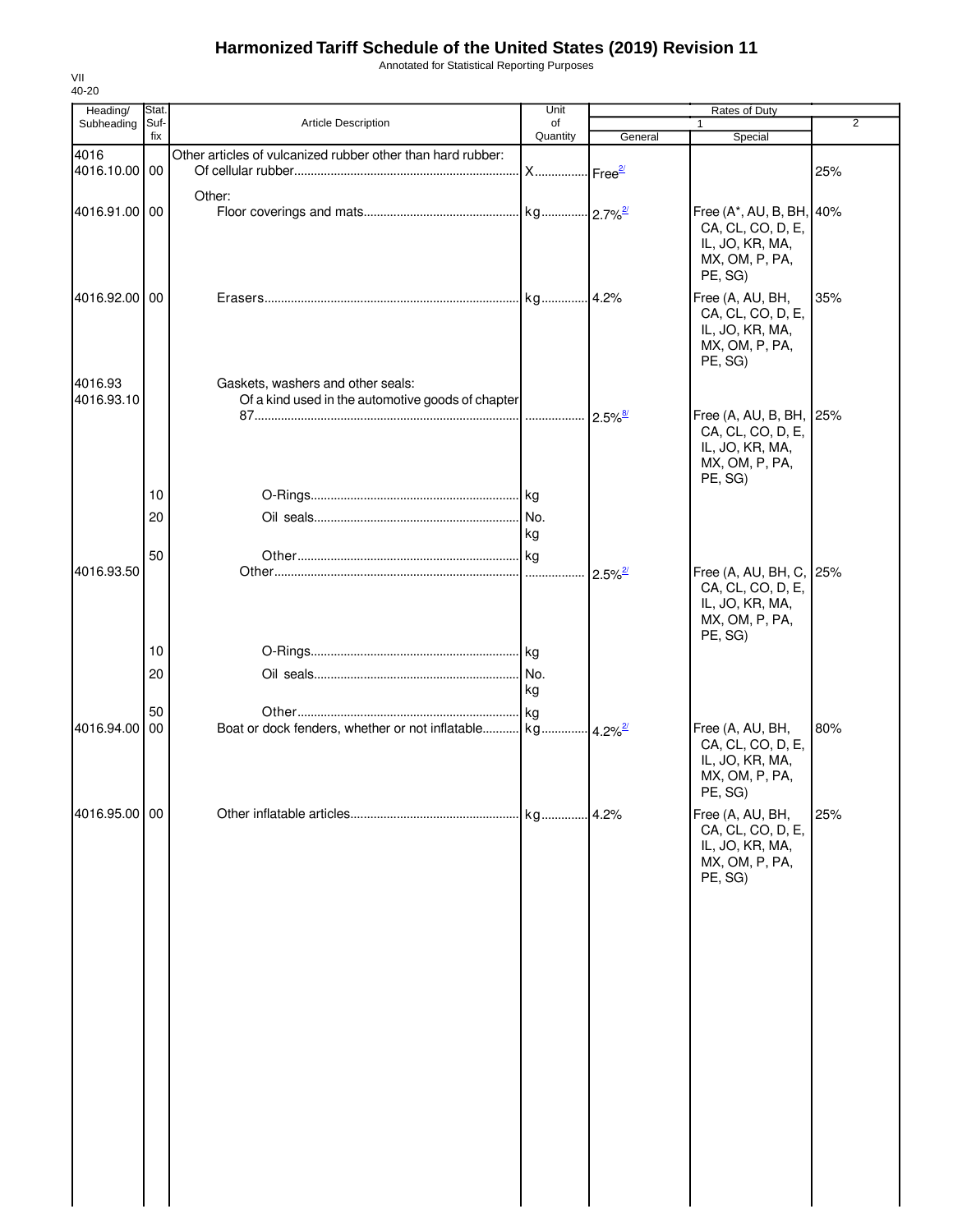Annotated for Statistical Reporting Purposes

| Heading/      | Stat.       |                                                                 | Unit           |         | Rates of Duty                            |                |
|---------------|-------------|-----------------------------------------------------------------|----------------|---------|------------------------------------------|----------------|
| Subheading    | Suf-<br>fix | Article Description                                             | of<br>Quantity | General | $\mathbf{1}$<br>Special                  | $\overline{2}$ |
| 4016 (con.)   |             | Other articles of vulcanized rubber other than hard rubber:     |                |         |                                          |                |
|               |             | (con.)<br>Other: (con.)                                         |                |         |                                          |                |
| 4016.99       |             | Other:                                                          |                |         |                                          |                |
| 4016.99.03    | 00          | Containers, with or without their closures, of a kind           |                |         |                                          |                |
|               |             | used for the packing, transporting or marketing of              |                |         | Free (A, AU, BH,                         | 80%            |
|               |             |                                                                 |                |         | CA, CL, CO, D, E,                        |                |
|               |             |                                                                 |                |         | IL, JO, KR, MA,<br>MX, OM, P, PA,        |                |
|               |             |                                                                 |                |         | PE, SG)                                  |                |
| 4016.99.05 00 |             | Household articles not elsewhere specified or                   |                |         |                                          |                |
|               |             |                                                                 |                |         | Free (A, AU, BH,                         | 80%            |
|               |             |                                                                 |                |         | CA, CL, CO, D, E,<br>IL, JO, KR, MA,     |                |
|               |             |                                                                 |                |         | MX, OM, P, PA,                           |                |
|               |             |                                                                 |                |         | PE, SG)                                  |                |
| 4016.99.10 00 |             |                                                                 |                |         | Free (A, AU, B, BH,<br>CA, CL, CO, D, E, | 57.5%          |
|               |             |                                                                 |                |         | IL, JO, KR, MA,                          |                |
|               |             |                                                                 |                |         | MX, OM, P, PA,<br>PE, SG)                |                |
| 4016.99.15 00 |             |                                                                 |                |         | Free (A, AU, B, BH,                      | 80%            |
|               |             |                                                                 |                |         | CA, CL, CO, D, E,                        |                |
|               |             |                                                                 |                |         | IL, JO, KR, MA,                          |                |
|               |             |                                                                 |                |         | MX, OM, P, PA,<br>PE, SG)                |                |
| 4016.99.20    | 00          |                                                                 |                |         | Free (A, AU, BH,                         | 80%            |
|               |             |                                                                 |                |         | CA, CL, CO, D, E,                        |                |
|               |             |                                                                 |                |         | IL, JO, KR, MA,<br>MX, OM, P, PA,        |                |
|               |             |                                                                 |                |         | PE, SG)                                  |                |
|               |             | Other:                                                          |                |         |                                          |                |
| 4016.99.30 00 |             | Of natural rubber:<br>Vibration control goods of a kind used in |                |         |                                          |                |
|               |             | the vehicles of headings 8701 through                           |                |         |                                          |                |
|               |             |                                                                 |                |         |                                          | 35%            |
| 4016.99.35    |             |                                                                 |                |         |                                          | 35%            |
|               | 10          |                                                                 |                |         |                                          |                |
|               | 50          | Other:                                                          |                |         |                                          |                |
| 4016.99.55    | 00          | Vibration control goods of a kind used in                       |                |         |                                          |                |
|               |             | the vehicles of headings 8701 through                           |                |         |                                          |                |
|               |             |                                                                 |                |         | Free (A, AU, B, BH,<br>CA, CL, CO, D, E, | 80%            |
|               |             |                                                                 |                |         | IL, JO, KR, MA,                          |                |
|               |             |                                                                 |                |         | MX, OM, P, PA,<br>PE, SG)                |                |
| 4016.99.60    |             |                                                                 |                |         | Free (A, AU, B, BH,                      | 80%            |
|               |             |                                                                 |                |         | C, CA, CL, CO, D,                        |                |
|               |             |                                                                 |                |         | E, IL, JO, KR, MA,                       |                |
|               |             |                                                                 |                |         | MX, OM, P, PA,<br>PE, SG)                |                |
|               | 10          | Mechanical articles for motor                                   |                |         |                                          |                |
|               |             |                                                                 |                |         |                                          |                |
|               | 50          |                                                                 |                |         |                                          |                |
|               |             |                                                                 |                |         |                                          |                |
|               |             |                                                                 |                |         |                                          |                |
|               |             |                                                                 |                |         |                                          |                |
|               |             |                                                                 |                |         |                                          |                |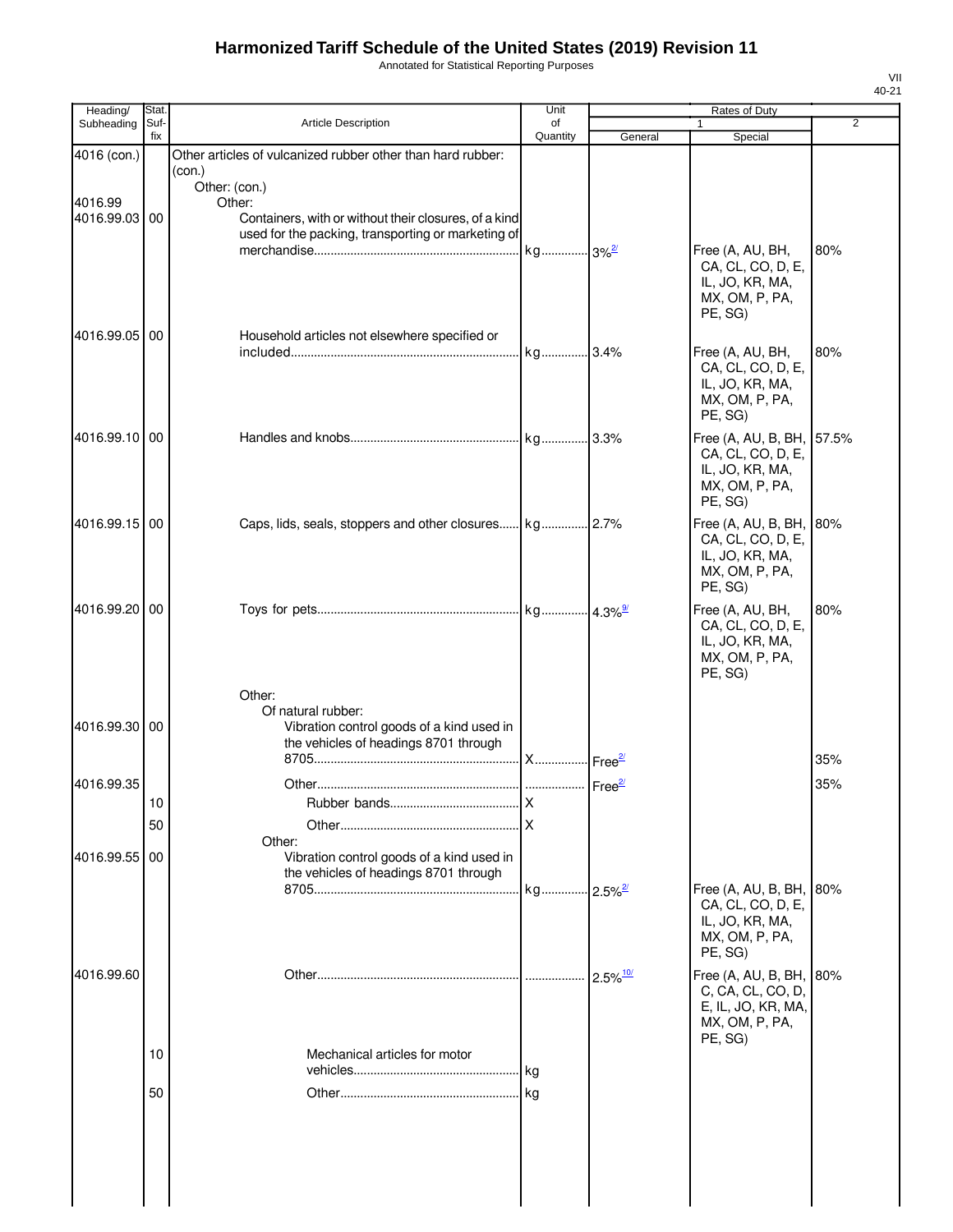Annotated for Statistical Reporting Purposes

|                                   |                          |                                                                                                         | Unit           | Rates of Duty |                                                                                                                                       |                |  |
|-----------------------------------|--------------------------|---------------------------------------------------------------------------------------------------------|----------------|---------------|---------------------------------------------------------------------------------------------------------------------------------------|----------------|--|
|                                   |                          |                                                                                                         |                |               |                                                                                                                                       |                |  |
| Heading/ Stat.<br>Subheading Suf- | $\operatorname{\sf fix}$ | Article Description<br>$4017.00.00$ 00 Hard rubber (for example, ebonite) in all forms, including waste | of<br>Quantity | General       | $\overline{1}$<br>Special<br>Free (A, AU, B, BH, 80%<br>C, CA, CL, CO, D,<br>E, IL, JO, KR, MA,<br>MX, OM, P, PA,<br>PE, $SG)^{11/2}$ | $\overline{2}$ |  |
|                                   |                          |                                                                                                         |                |               |                                                                                                                                       |                |  |
|                                   |                          |                                                                                                         |                |               |                                                                                                                                       |                |  |